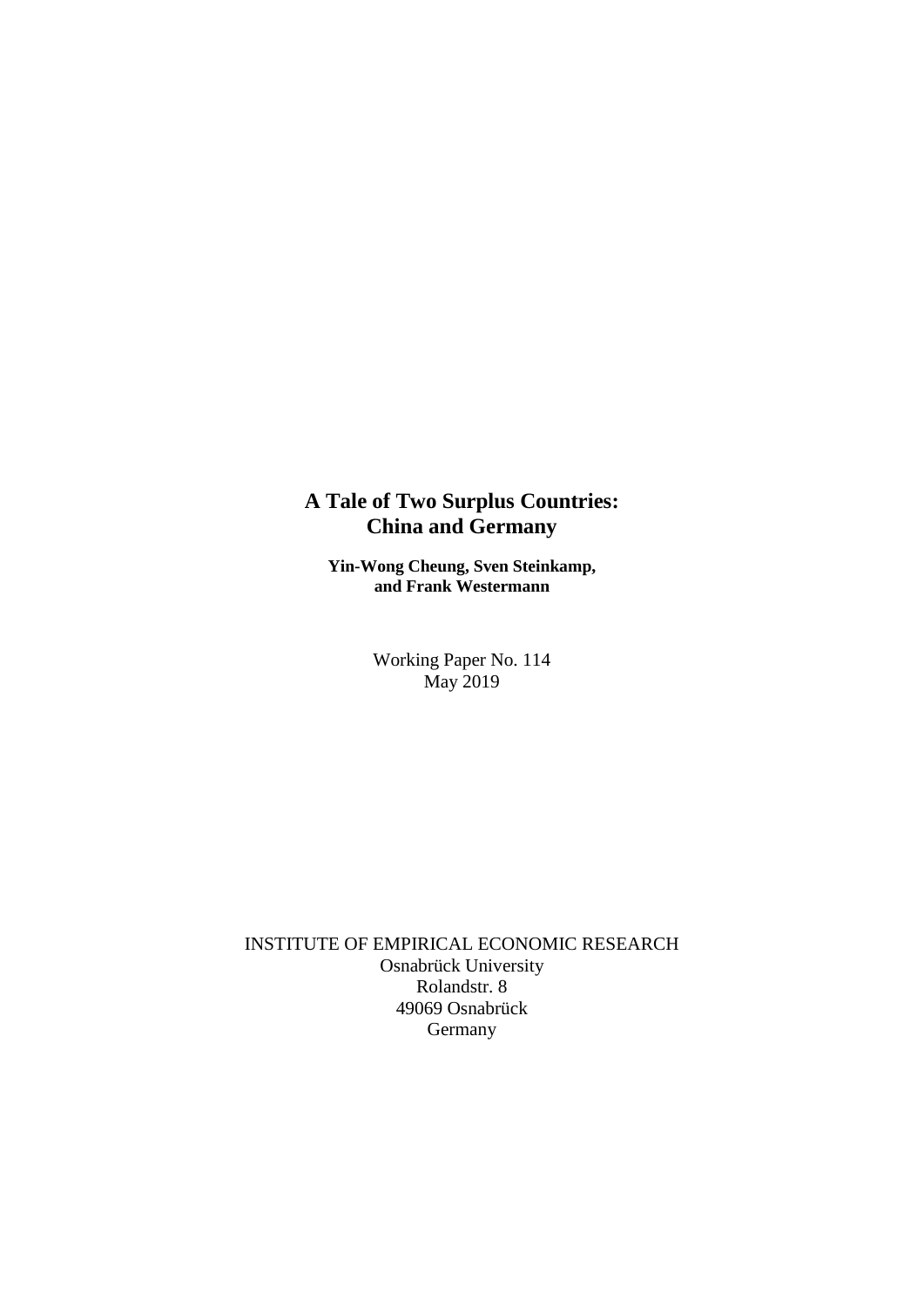# A Tale of Two Surplus Countries: China and Germany

# Yin-Wong Cheung, Sven Steinkamp, Frank Westermann

# May 2019

#### **ABSTRACT**

We analyze current account imbalances through the lens of the two largest surplus countries; China and Germany. We observe two striking patterns visible since the 2007/8 Global Financial Crisis. First, while China has been gradually reducing its current account surplus, Germany's surplus has continued to increase throughout and after the crisis. Second, for these two countries, there is a remarkable reversal in the patterns of exchange rate misalignment: China's currency has turned from being undervalued to overvalued, Germany's currency has erased its level of overvaluation and become undervalued. Our empirical analyses show that the current account balances of these two countries are quite well explained by currency misalignment, common economic factors, and country-specific factors. Furthermore, we highlight the global financial crisis effects and, for Germany, the importance of differentiating balances against euro and non-euro countries.

*JEL Codes*: F15, F31, F32 *Keywords*: Currency Misalignment, Current Account Surplus, Global Imbalances, Global Financial Crisis

Correspondence Addresses:

- Yin-Wong Cheung: Hung Hing Ying Chair Professor of International Economics, City University of Hong Kong, Kowloon Tong, Hong Kong, E-mail: yicheung@cityu.edu.hk.
- Sven Steinkamp: Institute of Empirical Economic Research, Osnabrück University, D-49069 Osnabrück, Germany, E-mail: sven.steinkamp@uni-osnabrueck.de.
- Frank Westermann: Institute of Empirical Economic Research, Osnabrück University, D-49069 Osnabrück, Germany; E-mail: frank.westermann@uni-osnabrueck.de.
- Acknowledgments: We would like to thank Joshua Aizenman, Philippe Bacchetta, Angela Capolongo, Woo Jin Choi, Paul Luk, Xingwang Qian, Kishen S. Rajan, and participants of the Bank of Finland Institute for Economies in Transition (BOFIT) Seminar in Helsinki, as well as the conference on "Current Account Balances, Capital Flows and International Reserves" in Hong Kong for their comments and suggestions. Cheung gratefully thanks The Hung Hing Ying and Leung Hau Ling Charitable Foundation for its support. Westermann thanks BOFIT for its hospitality during the research visit in 2018.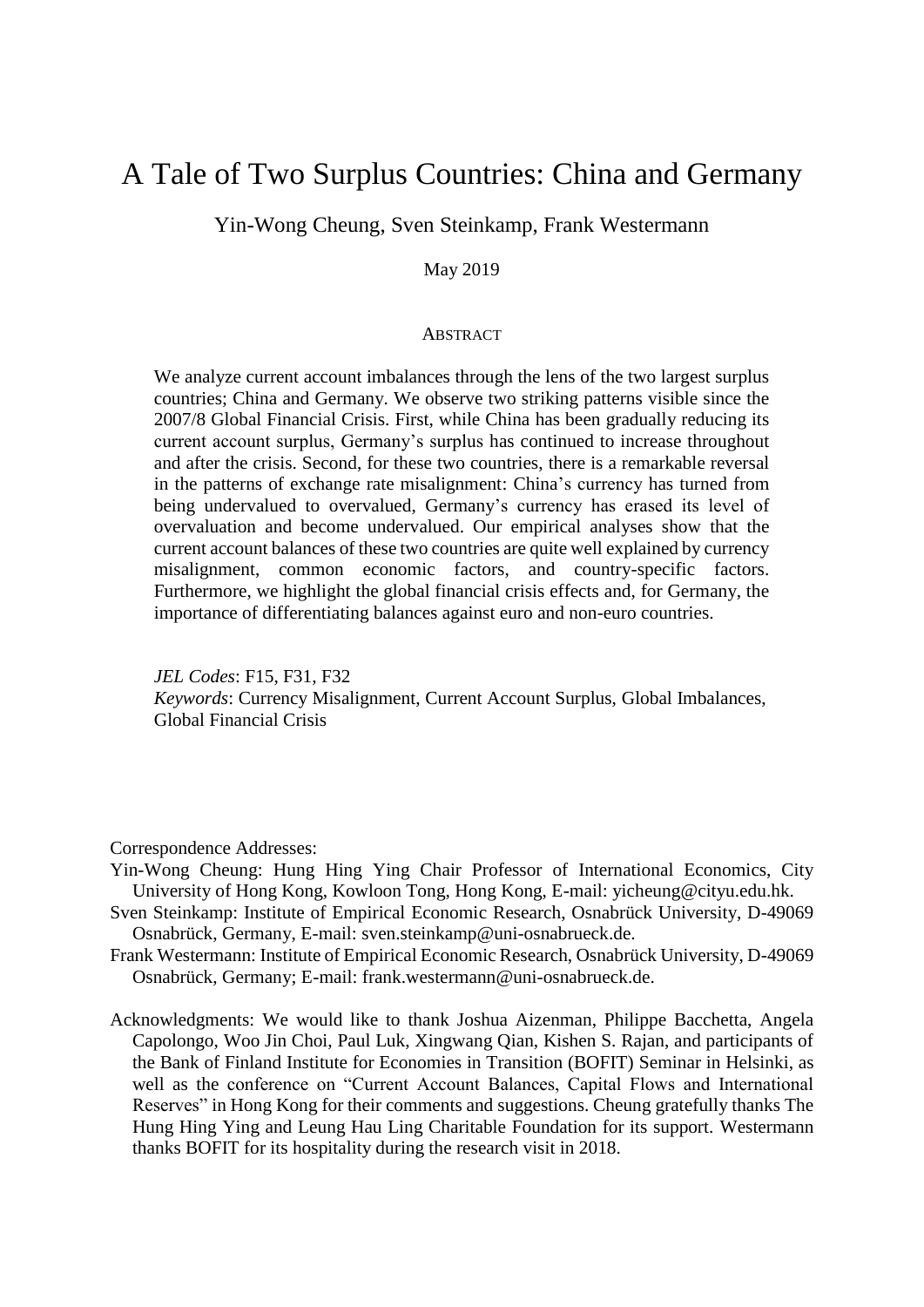# **1. Introduction**

 $\overline{a}$ 

In recent years, large and sustained current account imbalances have been a focus of research in international economics. While there is a large literature on *deficits* and their economic implications (Cavallo *et al*., 2017), there is only limited research on large and sustained *surpluses*. <sup>1</sup> This is surprising in the light of a longstanding concern, for instance stressed by Keynes (1941) and Kaldor (1980), about the role of surplus countries in international adjustments. More recently, Christine Lagarde, the IMF's managing director, aptly pointed out the link between deficits and surpluses when she said: "*It takes two to tango*." <sup>2</sup> The deficits of some countries are matched by surpluses in others, and it is important to understand both phenomena.

China and Germany are two prime examples of net exporters that have experienced large and sustained surpluses over the past 20 years; in 2015, they accounted for 42% of the world's total surplus.<sup>3</sup> As Figure 1 shows, Germany and China are unparalleled in their current account surpluses, even compared to other stereotype surplus economies, such as Japan, Korea, and Switzerland.<sup>4</sup>

Aizenman and Sengupta (2011) is one of the few studies that investigated whether China and Germany have different causes of current account imbalances and their responses. <sup>5</sup> At the time of their writing, these authors observed China's strong growth in surpluses, raised the question of whether "China is becoming the new Germany," and concluded that the answer is likely to be a "no."

In the current study, we update and extend the comparison of China and Germany. We illustrate that, during the post-global financial crisis (GFC) period, the two countries have displayed dis-similar current account behaviors (Figure 2). While both countries have been running current account surpluses for most years over the past two decades, China's surplus has

 $1$  Edwards (2004, 2008) are among the few studies on the issue. Bagnai and Manzocchi (1999) further point out that upward and downward shifts in the current account are affected by different fundamental variables. This difference merits a fresh view on the surplus economies.

<sup>&</sup>lt;sup>2</sup> In 2018, Christine Lagarde specifically addressed Germany's role in reducing global imbalances in the post-crisis period: "We need to ask why German households and companies save so much and invest so little, and what policies can resolve this tension" (Speech at the joint IMF-BBk conference "Germany-Current Economic Policy Debates", January 2018).

<sup>&</sup>lt;sup>3</sup> In 2015, China's surplus was USD 304.2 bn., while that of Germany was USD 288.2 bn. The US deficit in the same year was USD 434.6 bn., accounting for 35% of the world's current account deficits.

<sup>4</sup> Since China's current account surplus started bourgeoning at the beginning of the 21st century, its foreign exchange policy has been scrutinized and criticized. The US is arguably the most vocal critic and threatens to impose various retaliation measures including the 2005 Schumer–Graham bipartisan bill that proposes to impose an across the board tariff on all imports from China to force China to stop currency manipulation. More recently, also Germany has been in the focus of criticism, both vis-a-vis the US and its European trading partners.

<sup>5</sup> Ma and McCauley (2014) compares the evolution processes of the Chinese and German imbalances.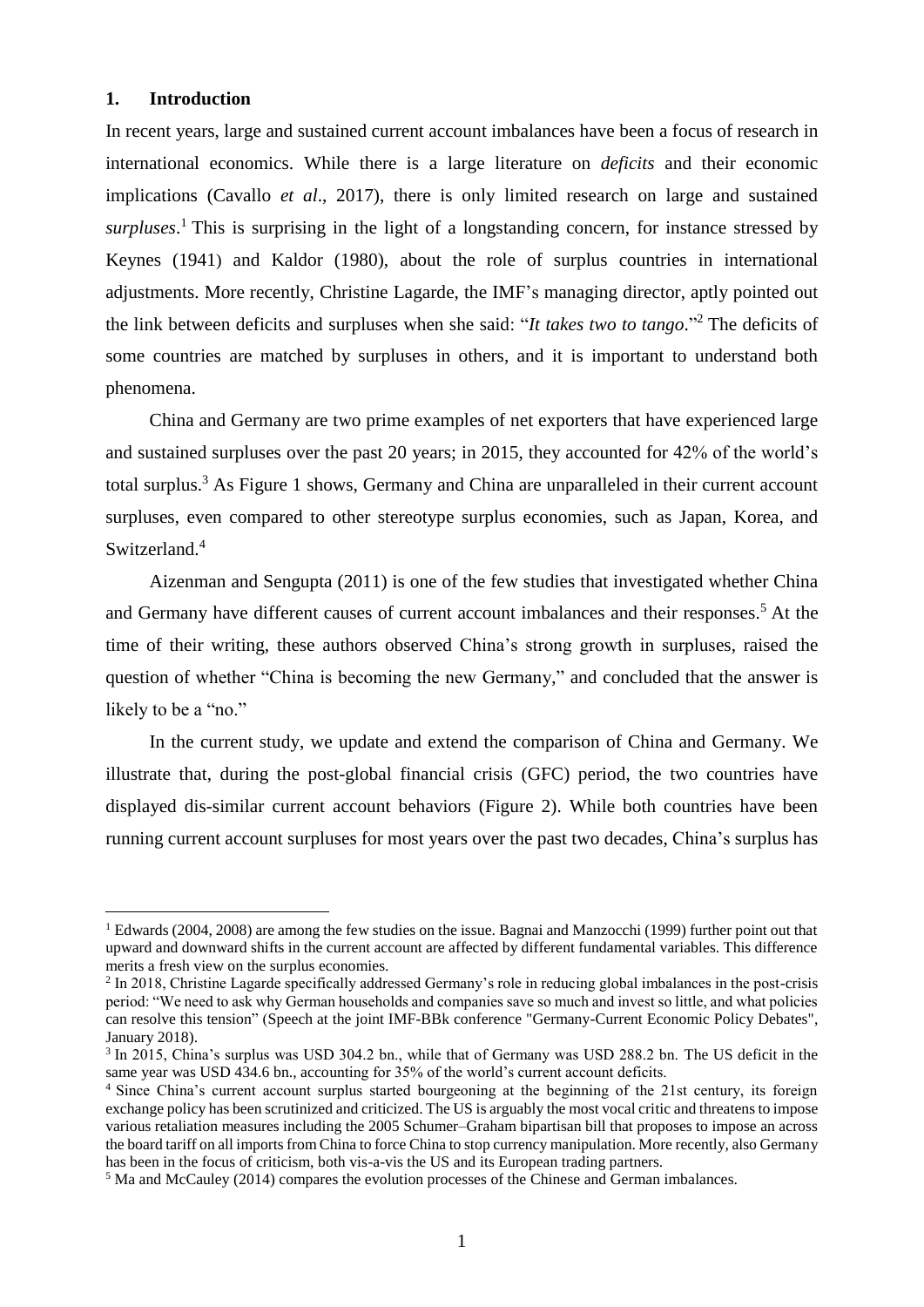started to shrink after the GFC. Germany's current account surplus has, in contrast, stayed at a high level and even experienced a steady increase. Apparently, the current account balances of these two surplus countries exhibit a similar pattern before the GFC but have moved in different directions thereafter.

We investigate whether this new development is due to a "crisis effect" or the usual economic forces. Specifically, what is the role of exchange rate misalignment in determining the current account balances of these two surplus countries? Do these two countries display a similar pattern of exchange rate misalignment? We indeed observe that, although not often discussed by academics and policy makers, their exchange rate misalignment patterns have strikingly changed since 2007. 6

It is commonly believed that China has maintained an undervalued exchange rate,  $7$ whereas Germany has an overvalued one.<sup>8</sup> Figure 3, however, shows that in recent years, the valuations of these two currencies move in opposite directions according to estimates provided by the *Centre d'Études Prospectives et d'Informations Internationales* (CEPII). Specifically, these currency misalignment estimates show that the Chinese level of misalignment has been diminishing noticeably since 2007. Since 2012, the Chinese currency is better characterized as being overvalued than undervalued. <sup>9</sup> In Germany, the reverse pattern holds. Since the implementation of labor market reforms ("Agenda 2010" – see Sinn, 2007 and 2014) in the early 2000s, Germany has considerably improved its competitive position vis-à-vis its trading partners, in particular within the euro area.<sup>10</sup> The currency's degree of overvaluation has been declining accordingly and, finally, turned to an undervaluation in 2015, when the quantitativeeasing policy of the European Central Bank contributed further to this development. Visually, these currency misalignment and current account balance movements are in line with the conventional wisdom that these two variables are inversely related.

Against this backdrop, we estimate the current account equations for both countries and assess the similarities and differences of the Chinese and German behaviors. For this purpose,

 $6$  For China, Giannellis and Koukouritakis (2018) is an exception.

<sup>7</sup> Currency undervaluation and the resulting misalignment lead to contentious policy debate and academic discussions (Matoo and Subramanian, 2009; Staiger and Sykes, 2010; Marchetti *et al*., 2012; Engel, 2011; Corsetti *et al*., 2018). Engel (2011), for example, argues that maintaining the exchange rate at its fundamental equilibrium level should be an additional independent policy objective of central banks.

<sup>8</sup> For instance, Hans-Jürgen Schmahl, the former member of the German Council of Economic Experts criticized the German overvaluation ("Die teure D-Mark behindert deutsche Exporteure – vor allem in Europa", *Die Zeit*, 1993).

<sup>9</sup> See also Almås et al. (2017) and Cheung et al. (2017). Note that there is a considerable degree of sampling uncertainty associated with currency misalignment estimates. For the renminbi it has been discussed, for example, by Cheung et al. (2007, 2009), Qin and He (2011), and Garroway et al. (2012).

 $10$  "Why Germany's current-account surplus is bad for the world economy", The Economist, July 8<sup>th</sup>, 2017.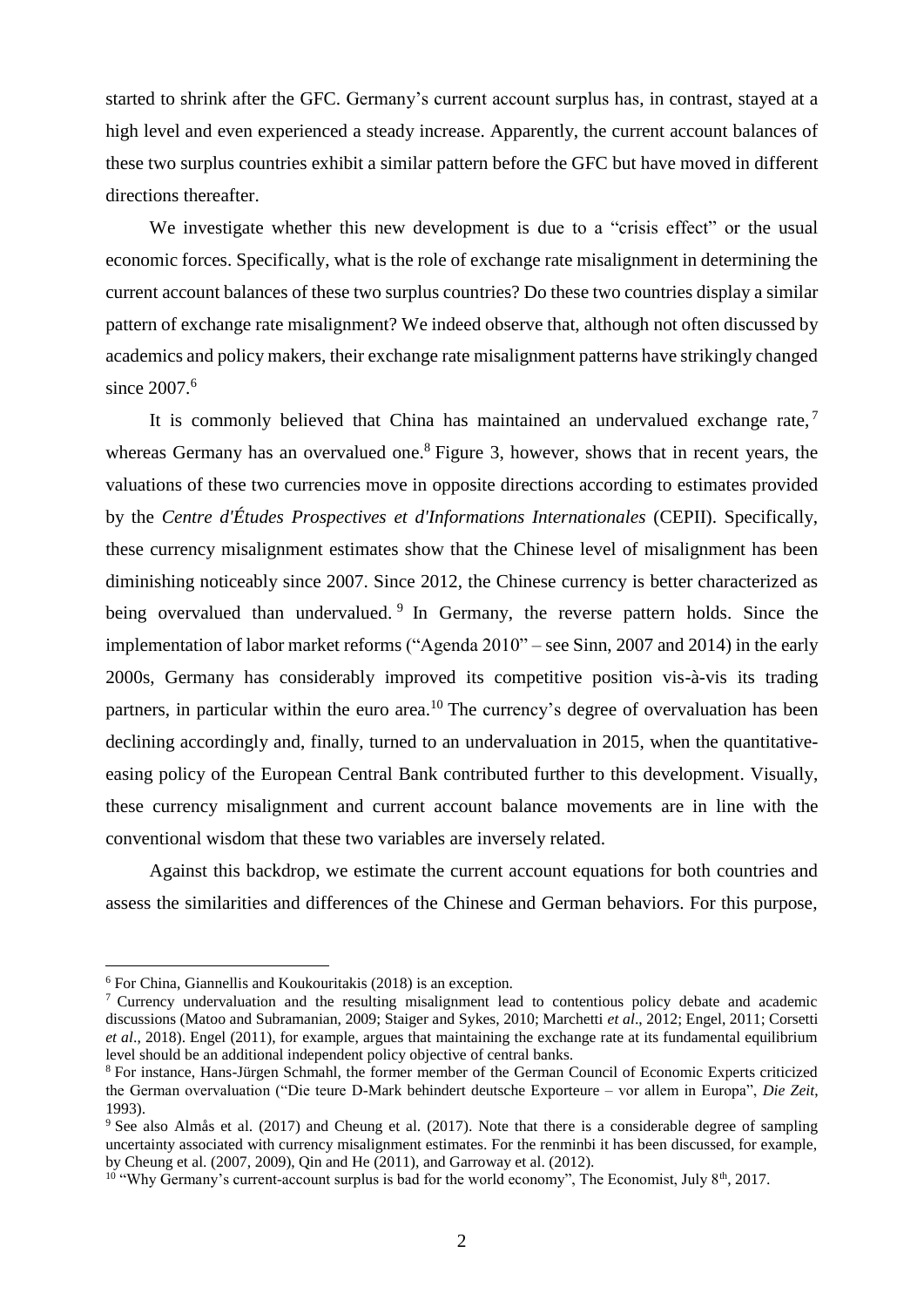we not only analyze the role of currency misalignment but also the effects of a wide range of explanatory variables.<sup>11</sup> These variables include canonical economic factors, monetary factors, and global factors. In addition, we analyze country-specific factors to capture effects of, for example, China's liberalization policies and euro area specific institutional factors for Germany.<sup>12</sup>

For both countries, currency misalignment plays a significant role in determining the current account balance. While for Germany, the effect is present over the whole sample period, we find that for China it became important after the global financial crisis of 2007/8. While the exact quantitative effect varies a bit with empirical specifications, the qualitative results on the currency misalignment effect, the post-crisis impact, as well as on other control variables taken from the literature, are robust to the choice of alternative measures of currency misalignment, the inclusion of different sets of control variables, and a seemingly unrelated regression specification. That is, our empirical findings buttress the negative correlation pattern observed from Figures 1 and 2.<sup>13</sup>

The currency misalignment variable together with selected canonical economic factors, monetary factors, global factors, and country-specific factors can explain over 90% of variations in the current account balances of these two countries. This high explanatory power implies that policy makers – should they decide to steer the current account in either direction – have the information and power to do so, based on the empirical knowledge of the underlying determinants.

Is China the new Germany? One could say that China is evolving towards the "old" Germany that was an overvalued exporter experiencing a moderate surplus. Germany, on the other hand, is becoming a country with increasing surpluses, both within the euro area and with

 $11$  Some studies examine the real effective exchange rate effect on current account balances; see, for example, Khan and Knight (1983), Edwards (1989a), Lee and Chinn (2006), and Arghyrou and Chortareas (2008). Some studies consider currency misalignment instead of real effective exchange rate; see, for example, Freund and Pierola (2012), Algieri and Bracke (2011), Di Nino *et al*. (2011), and Haddad and Pancaro (2010). Gnimassoun and Mignon (2015) and Gnimassoun (2017) suggest that the use of currency misalignment measures alleviates endogeneity concerns.

 $12$  In 2005, China modified its exchange rate policy from a de facto dollar peg to a "managed floating exchange rate regime," which put the RMB on a gradual appreciation path. China replaced the managed float with a stable RMB/dollar rate policy in the midst of the global financial crisis, reestablished the managed float and allowed the RMB to appreciate in 2011. In 2015, China revamped its RMB central parity formation mechanism to enhance the role of market forces. In the same year, the IMF indeed stated that the RMB is at a level that is no longer undervalued in its Article IV consultation mission press release. Over time, China, either because of domestic or external considerations, has loosened its grip on the RMB and led to changes in the misalignment pattern.

<sup>&</sup>lt;sup>13</sup> For some observers, the limited role of currency misalignment in China in the pre-crisis period may appear surprising, as there is an abundance of news reports on the alleged use of currency misalignment to stimulate exports. However, it is not uncommon that academic studies reported the Chinese exports and imports do not follow the textbook exchange rate effects and do not empirically satisfy the Marshall-Lerner condition (Cheung *et al*., 2012; Devereux and Genberg, 2007; Marquez and Schindler, 2007), and that the Renminbi misalignment estimate can span a wide range that covers both under- and overvaluation (Bineau, 2010; Cheung and He, 2019).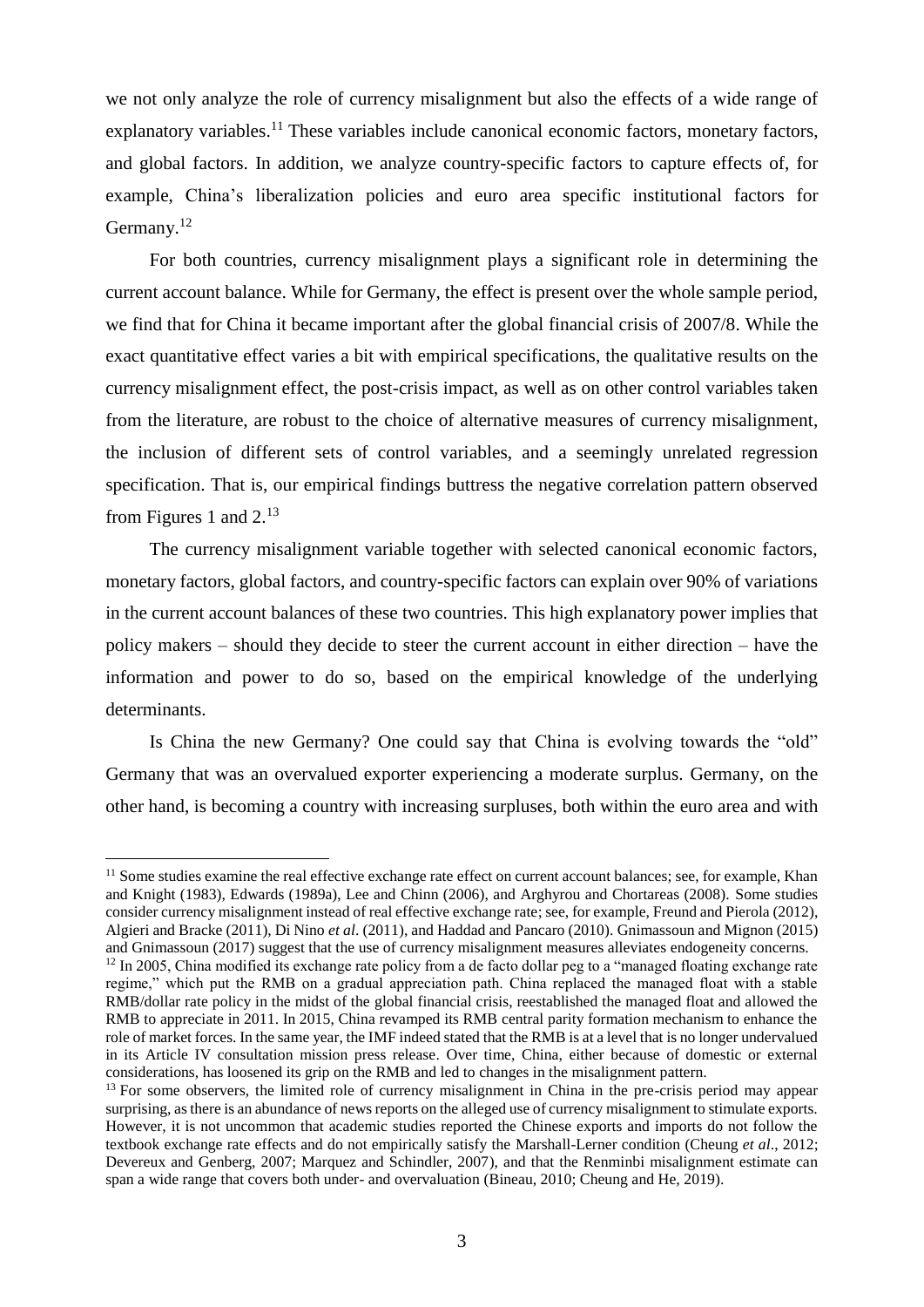respect to the rest of the world, with an undervalued exchange rate. In both cases, the surplus can be attributed to currency misalignment and other economic factors.

### **2. Empirical Analysis**

# *2.1 Basic Specification*

The behaviors of the Chinese and German current account balances are investigated using the following empirical specification, inspired by Aizenman and Sengupta (2011):<sup>14</sup>

# (1)  $Y_t = c + \lambda_1 C M_{t-1} + \lambda_2 (C M_{t-1} \times C 07) + \beta \theta_{t-1} + \lambda_3 Y_{t-1} + \lambda_4 C 07 + \varepsilon_t$

The dependent variable  $Y_t$  is the current account balance normalized by gross domestic product. CM denotes the currency misalignment and C07 the post-GFC dummy variable. The other explanatory variables that are common to the China and Germany specifications are collected under  $\theta_{t-1}$ , they include canonical economic variables and monetary and global factors. All explanatory variables enter the model with lagged values to minimize potential endogeneity. A lagged term of the current account is included to capture any remaining autocorrelation. The regression exercise is based on annual data from 1982 to 2016.<sup>15</sup>

The data on currency misalignment are drawn from the "EQCHANGE" database provided by the French CEPII. Currency misalignment (CM) is defined as the relative deviation of the real effective exchange rate (REER) from its estimated equilibrium value based on fundamental variables. Estimated equilibrium exchange rates are based on a worldwide panel regression explaining the REER by information on (i) relative sectoral productivity (Balassa-Samuelson effect), (ii) the country's net foreign asset position (intertemporal budget constraint), and (iii) the economy's terms of trade (income and substitution effect). The estimated coefficients are then used to predict an individual country's equilibrium exchange rate. The CEPII's currency misalignment estimates are highly correlated with those provided by the IMF or Brussels European and Global Economic Laboratory (Bruegel).<sup>16</sup>

Two things are noteworthy about the data: First, the CEPII's CM estimates are not technically linked to a "balanced" current account, and thus do not induce endogeneity in the regression. This is in contrast to the early currency misalignment literature, originating from Williamson (1983), which first proposed the concept of an equilibrium exchange rate that is

 $14$  Compared to the Aizenman and Sengupta (2011) specification, there are several contributions. First, we extend the sample period beyond the global financial crisis and obtain additional insight about the evolution of current account balances after the crisis. Secondly, the use of currency misalignment instead of real exchange rates as an important explanatory factor alleviates endogeneity concerns. Third, we include additional controls (e.g. China- and Germany-specific factors), and, fourth, we consider a full multivariate specification.

<sup>&</sup>lt;sup>15</sup> The beginning of the sample period is mainly determined by the availability of Chinese data. We consider the same sample period for both China and Germany to facilitate the joint estimation and comparison.

<sup>&</sup>lt;sup>16</sup> See Couharde, *et al.* (2017) for a detailed discussion of the database.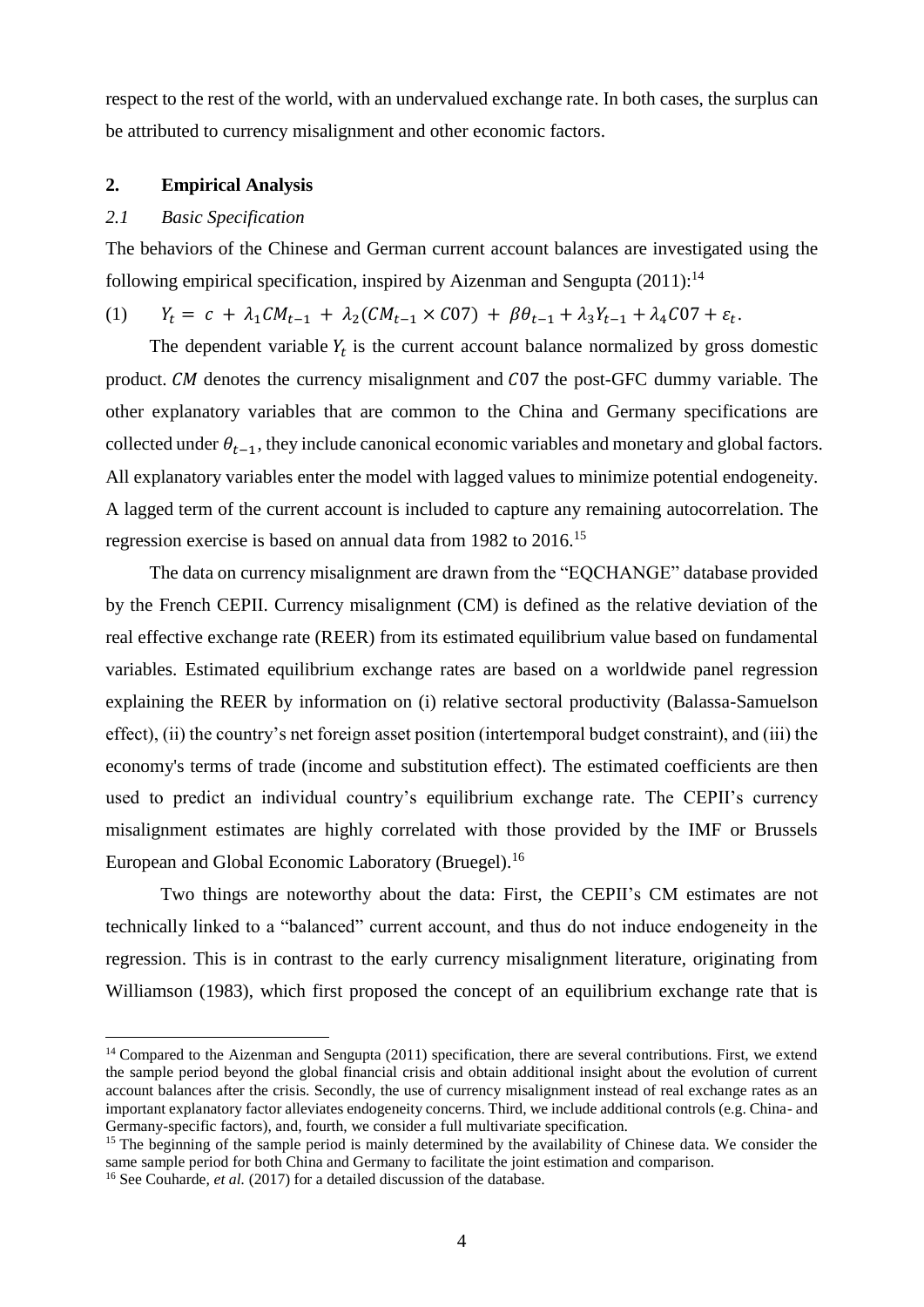compatible with a balanced (or any another normatively preferred) current account.<sup>17</sup> Second, estimates of currency misalignment are known to come with a considerable degree of estimation uncertainty (for instance, Cheung *et al*. (2007, 2009), Qin and He (2011), Garroway *et al*. (2012)). In Section 3.1, we therefore test the sensitivity of our results using alternative measures of currency misalignment from the literature.

We have included a large collection of determinants that are motivated by a multitude of theoretical and empirical considerations.<sup>18</sup> In addition to currency misalignment, we consider the effects of canonical economic variables, monetary variables, and global factors. The set of canonical economic variables consists of the age dependency ratios (young, old), the government balance, domestic GDP growth, changes in *de-facto* trade openness, as well as the US current account, excluding China and Germany. Monetary variables include – next to the currency misalignment – the change in domestic credit. The *global factors* consist of the world GDP growth rate and the US current account, excluding China and Germany. For these variables and others used in the subsequent analyses, additional information including their sources is provided in Appendix A.

To operationalize an empirical strategy, we first assess the effects of the explanatory variables jointly before eliminating insignificant variables in a stepwise regression approach to form the selected parsimonious specification.

Initially, we estimate the current account balance equation (1) separately for the Chinese and German data using ordinary least squares. Then, we adopt the feasible generalized least squares (FGLS) approach to generate estimates of a *Seemingly Unrelated Regression* (SUR) model comprising the Chinese and German current account balance equations (Aizenman and Sengupta, 2011).

In anticipating these two surplus countries can display considerable differences in the determinants of their current account positions, and in their behaviors after the GFC, we in subsection 3.2 investigate the role of country-specific factors (and the possible limitation of a one-size-fits-all approach) in determining China's and Germany's current account behaviors and the effect of the GFC. Specifically, for the German case, we evaluate the importance of differentiating balances against euro and non-euro countries; a point that is not typically considered by existing studies.

<sup>&</sup>lt;sup>17</sup> A comparison of alternative methods of estimating equilibrium exchange rates and the corresponding misalignment estimates is given by, for example, Isard (2007) and Cheung and Fujii (2014).

<sup>&</sup>lt;sup>18</sup> The literature covers a diverse set of determinants of current account balances. Our choices are based on existing studies including Ca'Zorzi, *et al.* (2012), Algieri and Bracke (2011), Karunaratne (1988), Calderon (2002), Chinn and Prasad (2003), Gruber and Kamin (2007), Liesenfeld, *et al.* (2010), Aizenman and Sengupta (2011), Duarte and Schnabel (2015), Unger (2017).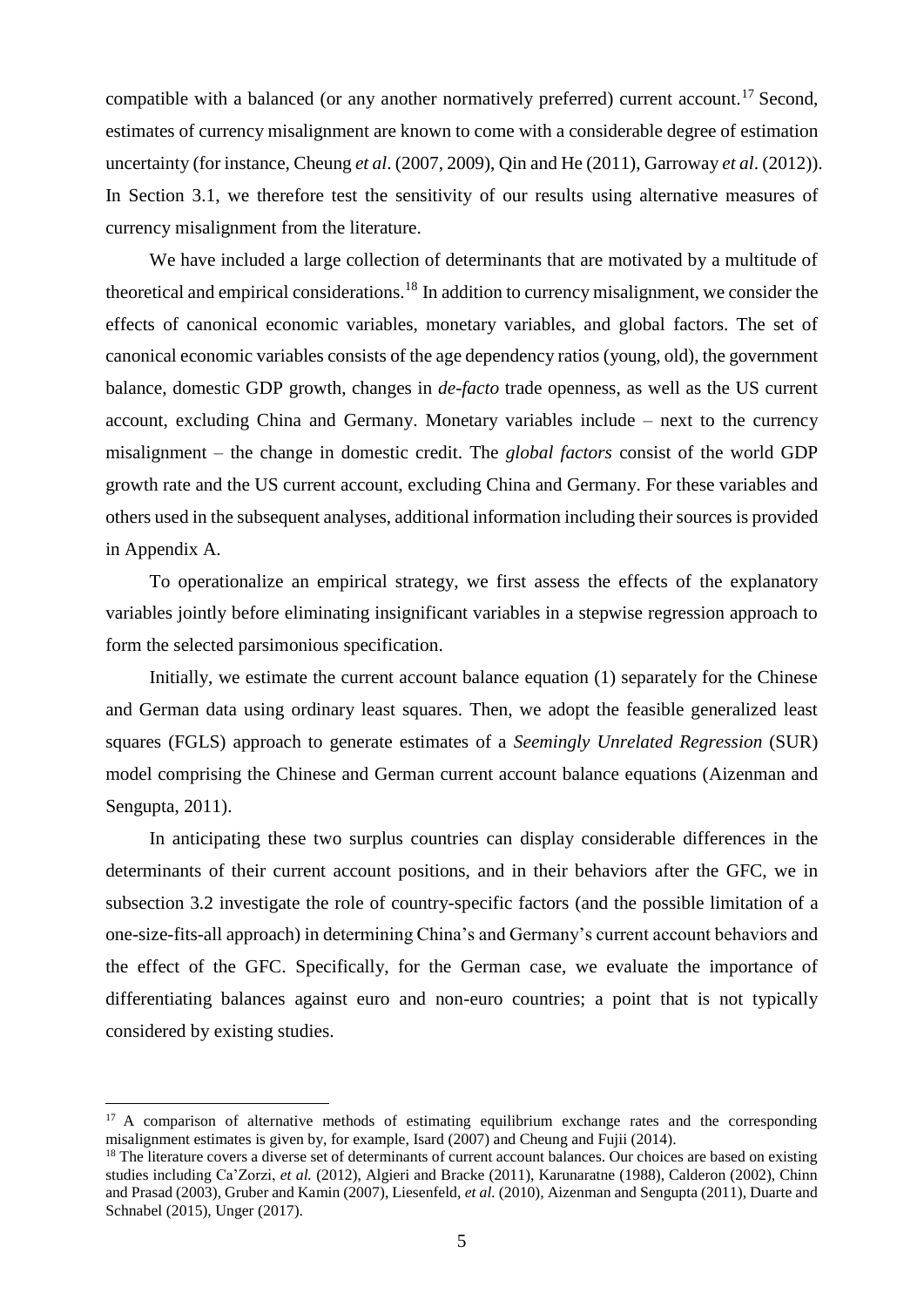$\overline{a}$ 

Table 1 presents the results of our baseline regression. Columns (1) and (3) report the results when all variables are included jointly, and Columns (2) and (4) display the results after dropping insignificant variable from the regression. The empirical findings include several points that are noteworthy.

First, currency misalignment is a significant determinant – undervaluation (overvaluation) tends to improve (deteriorate) current account balance. The finding is in accordance with theoretical considerations, although China and Germany have different post-crisis experiences.

The Chinese currency misalignment effect is much stronger in the post-GFC sample  $- a$ period in which China has stepped up its financial market reform. This post-crisis effect is independent of the specific crisis year chosen (2007/8/9).<sup>19</sup> The insignificant effect observed before the GFC, while not in line with the political debate and media commentaries, is not at odds with the academic studies that report difficulties of modeling China's trade equations and assessing the degree of the RMB misalignment. For instance, it is usually found that the Chinese exports and imports do not follow the textbook exchange rate effects and do not empirically satisfy the Marshall-Lerner condition – that is, a strong RMB does not necessarily reduce surpluses (Cheung *et al.*, 2012; Marquez and Schindler, 2007).<sup>20</sup> Further, it is reported that the Renminbi misalignment estimate can span a wide range that covers both under- and overvaluation (Bineau, 2010; Cheung and He, 2019). These findings, which are typically attributed to China's heavy-handed approach, imply that the link between currency misalignment and the current account surpluses is weak. As discussed above, China has adopted a more marketoriented approach after the GFC; thus, it is more likely to reveal and observe the link in the later part of the sample.

Germany, in contrast, does not experience a significant change in its currency misalignment effect. Apparently, the crisis experience does not affect the dynamics of German current account balance; both the *Crisis07* and its interaction term are not significant in the German equation. The result suggests that the overvaluation prior to 2007 may have constrained the current account balance from becoming even larger, and the post-crisis undervaluation has induced further increases in the surplus.

<sup>&</sup>lt;sup>19</sup> Results obtained from alternative choices of crisis years for the dummy variable are available upon request. Among the alternative crisis variables, the *Crisis07* dummy variable yields the highest R-squares and, thus, is used in all subsequent regressions.

<sup>&</sup>lt;sup>20</sup> Analytically, Devereux and Genberg (2007), for example, show that an RMB depreciation will have an immediate reverse effect and little short-run effect on the current account balance.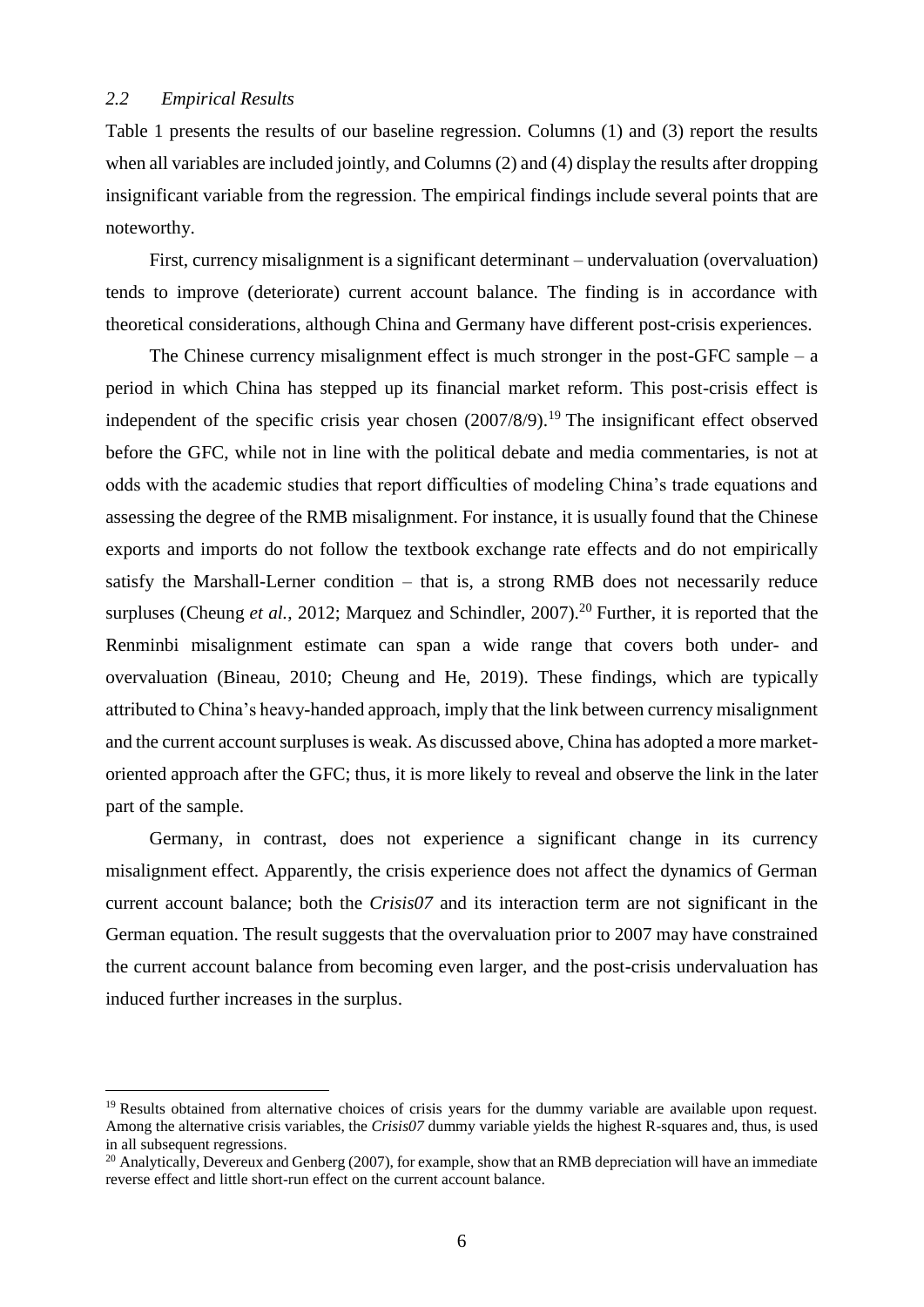Second, the Chinese and German current account balance equations have some other common explanatory factors, though these factors can exhibit different effects. For China, we find that the lagged old-age dependency ratio is significant. For Germany on the other hand, in the parsimonious specification, the young-age dependency ratio is statistically significant at the 5% level.<sup>21</sup> The young-age (Germany) and old-age (China) dependency ratios have opposite signs; a remarkable pattern that remains throughout the paper.<sup>22</sup> Most studies refer to Modigliani's life-cycle hypothesis and expect a dissaving behavior of the youngest and oldest members of the society. This implies a negative coefficient of the dependency ratios – as we indeed confirm in the case of the young-age dependency ratio for Germany. The positive oldage dependency effect for China, in contrast, can be an exemplification of non-typical life-cycle behaviors. The saving behavior may be modified when the life expectancy increases as, say, the quality of healthcare improves, under a low-interest rate environment. The increasing life expectancy (and the accompanying increase in old-age dependency) can induce saving to meet retirement needs (Li *et al*., 2007; Cooper, 2008). Cheung *et al.* (2016) finds that the interest rate affects private saving negatively if the old-age dependency ratio exceeds a certain threshold.<sup>23</sup> The precautionary savings channel may be especially relevant for China, as life expectancy increased by 8.6 years (12.8%) over the sample period.<sup>24</sup>

Another common determinant of the two countries is the lagged domestic GDP growth, which displays a negative partial correlation with the current account balance. While it is indeed expected to observe a negative influence, mixed empirical results are reported in earlier empirical studies (Chinn and Prasad, 2003; Gruber and Kamin, 2007; Ca' Zorzi *et al*., 2012).

Also, the lagged current account variable is significant for both countries, which reflects the gradual changes that have occurred in recent years as visible in Figure 2. For China, the post-2007 dummy variable is significant by itself, capturing the decline in surpluses after the beginning of the GFC.

<sup>&</sup>lt;sup>21</sup> The (total) age dependency variable, which is the sum of the young and old age dependency variables is not included to avoid multicollinearity.

 $^{22}$  Other empirical studies on the determinants of the current account came up with similarly mixed results. While, for example, Kamin and Gruber (2007) mostly found negative coefficients for both, the young and old age dependency ratio, Aizenman and Sengupta (2011) report heterogeneous results across the two countries and their age profiles.

<sup>23</sup> Similarly, Horioka *et al.* (2007) report a positive old-age dependency effect in Chinese saving data.

 $24$  For Germany, the statistically insignificant old-age dependency ratio is not surprising given the well-documented non-standard saving behavior of Germans. Börsch-Supan *et al.* (2001), for instance, document the "German savings puzzle" of relatively flat saving rates across age profiles in Germany. A recent study by the Deutsche Bank even finds the savings rate to increase in the second half of retirement. According to survey data, two motives stand out in explaining this finding: i) German retirees are eager to hedge longevity risk and ii) more than half of them would prefer passing their savings to descendants rather than consuming it by themselves (Kaya and Mai, 2019).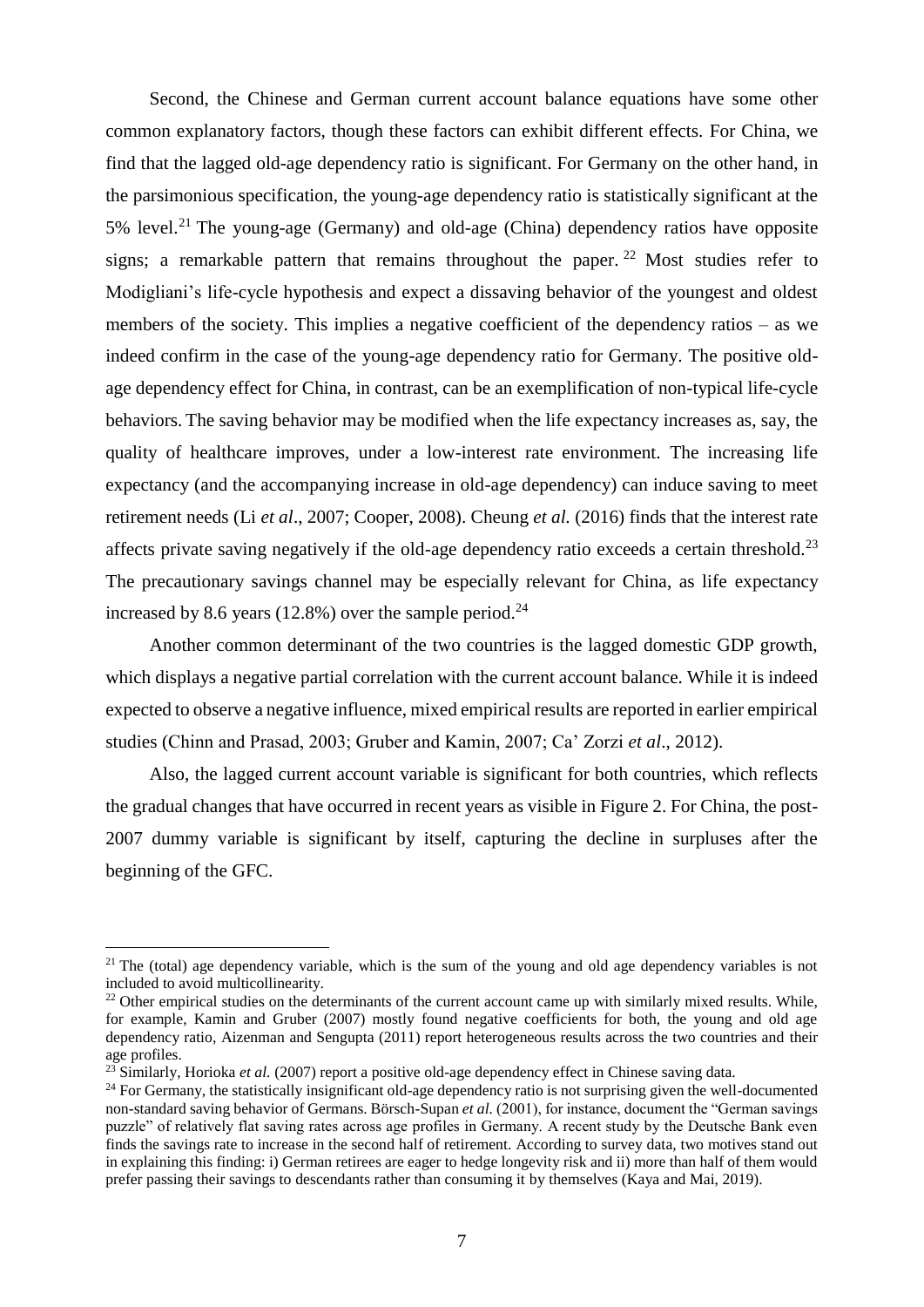Third, there are some factors that affect the Chinese (German) current account but not the German (Chinese) one.<sup>25</sup> Specifically, China but not Germany is affected by the government budget balance. On the other hand, Germany is affected by world GDP growth, but not China.<sup>26</sup> Further studies are warranted to investigate the causes of these differences.

Fourth, the bulk of current account balance variability is accounted for by the selected parsimonious specifications; 74% and 91% of the variations in China's and Germany's current account surpluses are explained. That is, the surpluses experienced by these two countries have roots in economics, and, if desired, these imbalances can be corrected with appropriately designed policies.

### *2.3 Other Monetary and Global Factors*

 $\overline{a}$ 

In Table 2, we analyze the roles of other monetary and global factors, which are not part of the standard set of control variables in other studies. Starting from the significant variables in Table 1, we add the lagged change in M3 and M1, both domestically, as wells as in the US and in the world's aggregate. Furthermore, we add the real interest rate, inflation rate, and the oil price.

As Table 2 shows, for China, there are only two further significant factors; the domestic change in M3 and domestic inflation. For Germany, on the other hand, the domestic change in M1 and the real interest rate are statistically significant at the 1% and 5% level, respectively.<sup>27</sup> In both countries, these variables appear to have complementary power in explaining current account balance, as these additional factors do not crowd out the impact of exchange rate misalignment, and they improve the model explanatory power over the specification in Table 1 to 80% (China) and 94% (Germany), respectively. In fact, for China, the additional variables sharpen the picture and allow us to illustrate the currency misalignment effect also for the pre-2007 period, although only at the 10% level.

Interestingly, both countries' current account balances do not react significantly to the US money growth; In the post-GFC period, the US money supply increase followed the quantitative-

 $25$  The signs of the estimated coefficients are largely consistent with earlier theoretical or empirical studies (Chinn and Prasad, 2003; Gruber and Kamin, 2007; Bussière *et al*., 2006; Svennson and Razin, 1983; Masson *et al.*, 1998; Ca' Zorzi *et al*., 2012, Kim, 2001; Aizenman and Sengupta, 2011).

<sup>&</sup>lt;sup>26</sup> To account for the effect of a slowdown in global growth after the GFC, we considered adding an interaction term of the global growth variable with our crisis dummy. For both countries, the interaction term is insignificant, and its inclusion does not change our main results. These results are not reported for brevity but are available upon request.

 $27$  The theoretical effects of these variables are mostly ambiguous. Expansionary monetary policy may exert expenditure-switching and opposing income-absorption effects. Monetary aggregates are, furthermore, often considered to be proxies of financial depth. Empirically, Kim (2001) finds positive short-term effects on the trade balance (of small open) economies. The coefficients of the inflation and real interest rate variables are in line with what the savings literature surmises (Loayza *et al.* 2000; Masson *et al.* 1998).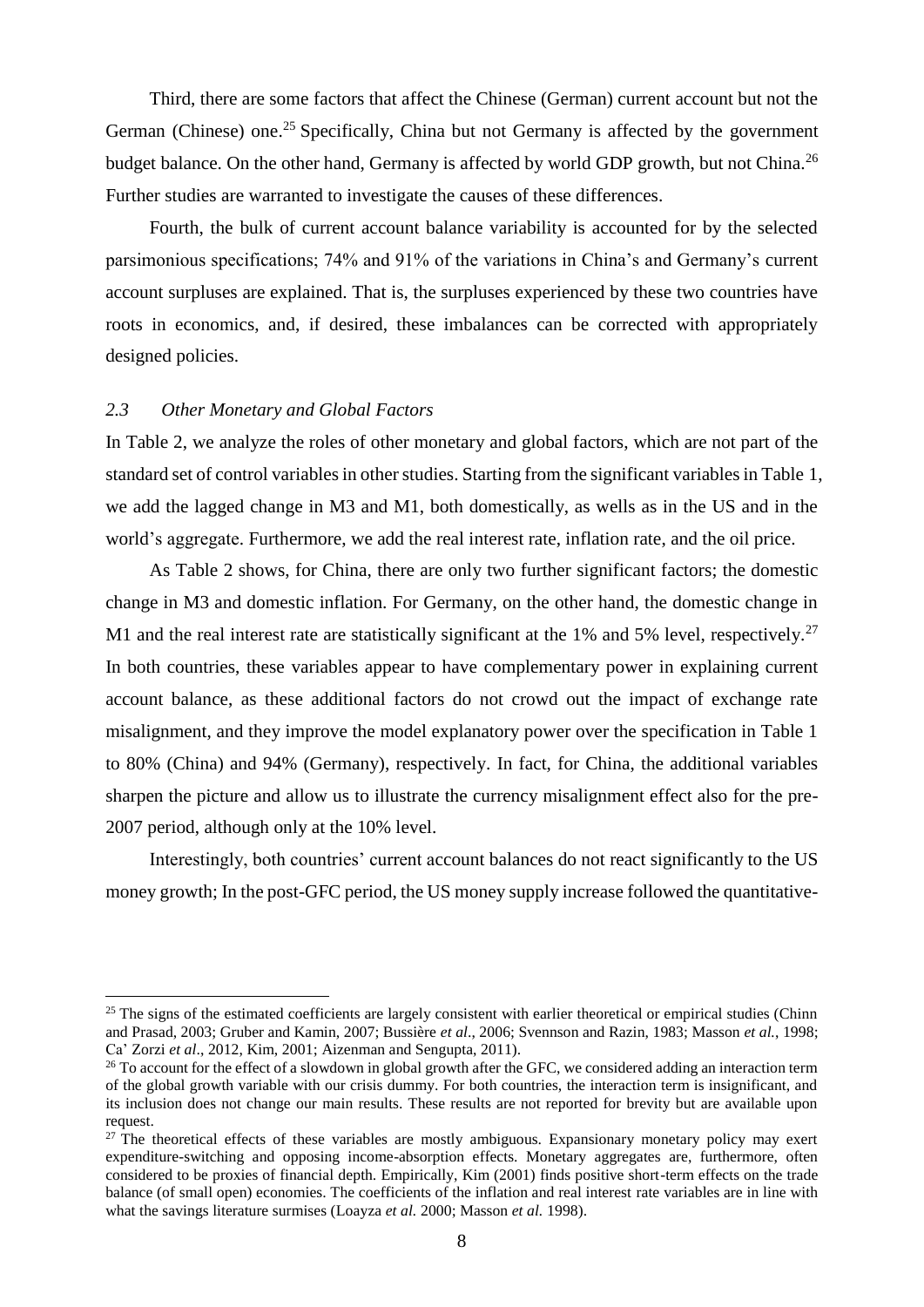easing policy reflects a weak US (and global) economy, which in principle can shrink the Chinese and German current account surpluses.

The Chinese and German current account behaviors might be driven by some common forces that induce correlation between the Chinese and German regression equations. To exploit this information, we adopt a SUR framework for the two current account balance equations and estimate it using FGLS. While the coefficient estimates reported in Table 3 are largely comparable to the corresponding values in Table 2, they are expected to be more precisely estimated. Comparing the parameters, we do not observe substantial differences in the magnitude of the coefficients or the significance levels. However, the SUR estimates give an even better explanatory power; especially for the Chinese case, in terms of the goodness of fit measure.<sup>28</sup>

Overall, for both the Chinese and German cases, the number of significant canonical economic variables is relatively larger than those of the monetary and global factors. That is, the usual economic reasoning is still a relevant framework for understanding current account dynamics.

# **3. Additional Analyses**

 $\overline{a}$ 

A few additional regressions are performed to assess the robustness of the empirical results presented in the previous section.<sup>29</sup>

# *3.1 Alternative Measures of Misalignment*

The currency misalignment variable used in the previous section is one of the misalignment variables compiled by CEPII. In constructing misalignment measures, CEPII considers different combinations of choices of fundamental variables, trading partners, and country weights. The misalignment variable used in the previous section is derived from three fundamental determinants and a broad group of 186 trade partners with fixed trade weights (see Section 2.1 for a more detailed description). In Table 4, we check the sensitivity of our results regarding the choice of the methodology used to estimate currency misalignment. First, we replace it with those CEPII estimates derived from fixed trade weights based on the most recent 5-years. Second, we consider the measure of Cheung *et al.* (2017), which is based on the well-known "Penn-effect"

<sup>&</sup>lt;sup>28</sup> In passing, we note that the residual estimates of these specifications a) pass the stationarity test; that is, we cannot reject the hypothesis that they are stationary, and b) pass the serial correlation test; that is, we cannot reject the hypothesis that these residuals are not serially correlated. The results are available upon request.

<sup>&</sup>lt;sup>29</sup> In addition to the two robustness exercises reported below, we assessed whether trade barriers play a marginal effect. However, as reported in Table B1 of Appendix B, neither the average tariff rates nor the accession to the WTO help to explain these two countries' current account balances.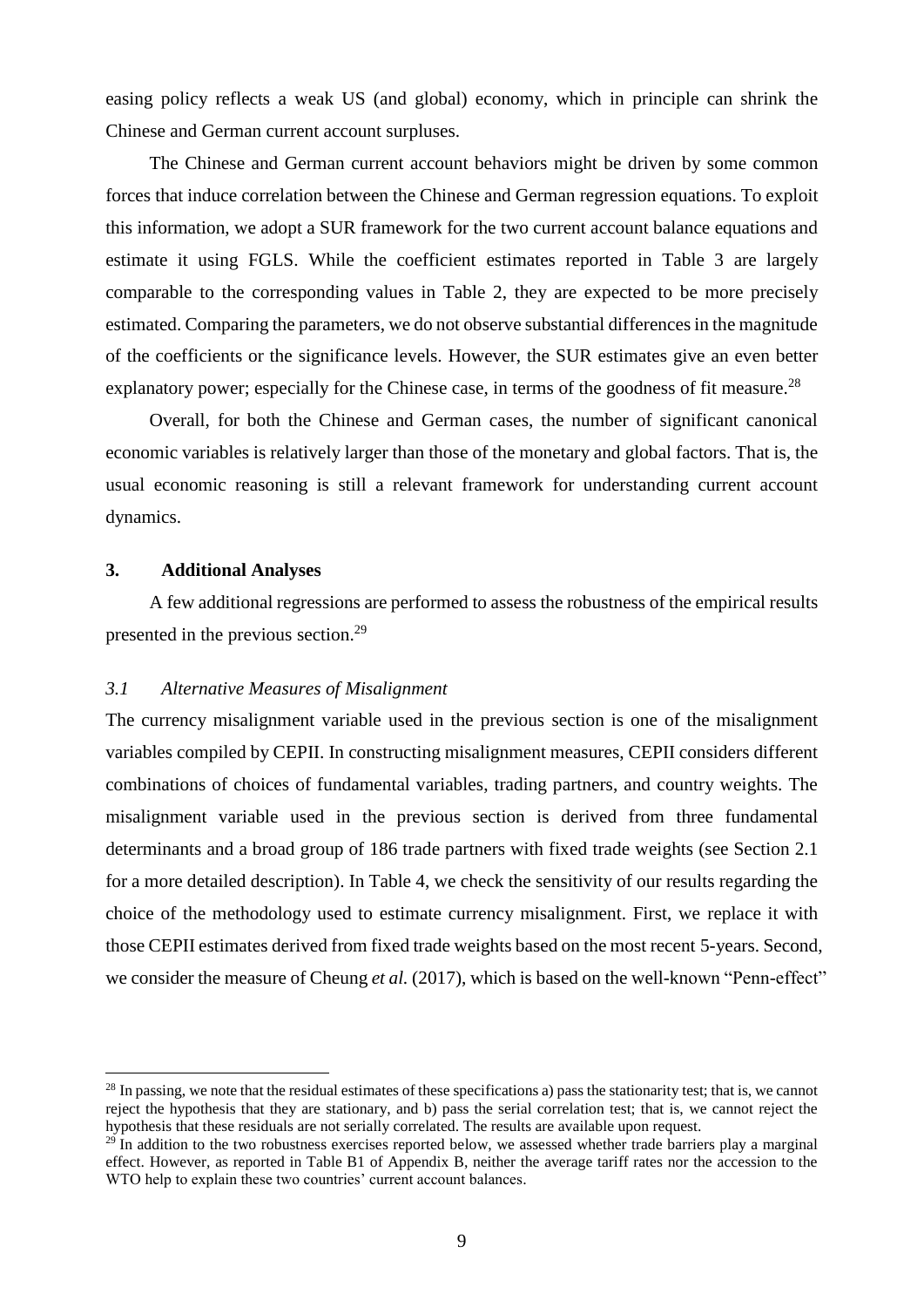(the linear version, by income group).<sup>30</sup> Finally, we take the standard real effective exchange rate as a control variable, as computed by the International Financial Statistics of the IMF.<sup>31</sup>

Table 4 shows that with minor exceptions, the use of alternative currency misalignment variables does not qualitatively change the estimation results; especially, the pre- and post-GFC coefficient estimates of alternative currency misalignment measures are quite similar. The alternative currency misalignment variable by Cheung *et al.* (2017), based on the Penn-effect, display coefficient estimates with the same signs, a broadly similar order of magnitude and statistical significance level. Also, the adjusted  $\mathbb{R}^2$  estimates are quite similar to the previous tables. Our benchmark specification is chosen, as it has the largest number of observations and it is available for a broad spectrum of countries from the CEPII institute.

The robustness test with the real exchange rate as a dependent variable, which also yields similar results, indicates that the CM-effect is largely driven by changes in the observed real exchange rate itself, and probably only to a lesser extent to changes in the equilibrium exchange rate or its determinants. Table B2 of the Appendix follows up on this interpretation and shows that for both, China and Germany, the real effective exchange rate is a highly significant determinant of the CEPII currency misalignment estimate (significant at the 1% level in Columns (1) to (4)). As further control variables in this regression, we include either the (estimated) equilibrium exchange rate, or the components relied upon in its estimation, i.e. the relative productivities (capturing the Balassa-Samuelson Effect), the terms of trade (capturing income and substitution effects) and the net foreign asset position (as a proxy for the intertemporal budget constraint). The four regressions in Table B2 can, thus, be interpreted as cointegrating relationships, as currency misalignment is defined as the deviation of the real effective exchange rate from its equilibrium value. As Table B2 shows, all subcomponents are indeed statistically significant with the expected signs, except for the net foreign asset variable for China, which is insignificant.

In sum, the significant determinants of the two country's current account balances – especially the currency misalignment factor itself – are quite robust with respect to different approaches in controlling for currency misalignment.

# *3.2 Country-specific Factors*

<sup>&</sup>lt;sup>30</sup> We also experimented with other CEPII estimates based on i) a smaller set of fundamental variables (i.e. relative sectoral productivity alone, or relative sectoral productivity and net foreign assets), ii) a smaller set of trade partners (top-30), and iii) time-varying trade weights based on a rolling 5-year window. Regarding the estimates by Cheung et al. (2017), we alternatively included pooled estimates over all income groups and quadratic regression equations (instead of linear regressions, separately estimated for developing and developed countries). The results are remarkably robust across these choices (with minor exceptions) and are available upon request.

<sup>&</sup>lt;sup>31</sup> Studies analyzing the link between real effective exchange rates and the current account balances include, for example, Khan and Knight (1983), Edwards (1989a), Lee and Chinn (2006), and Arghyrou and Chortareas (2008).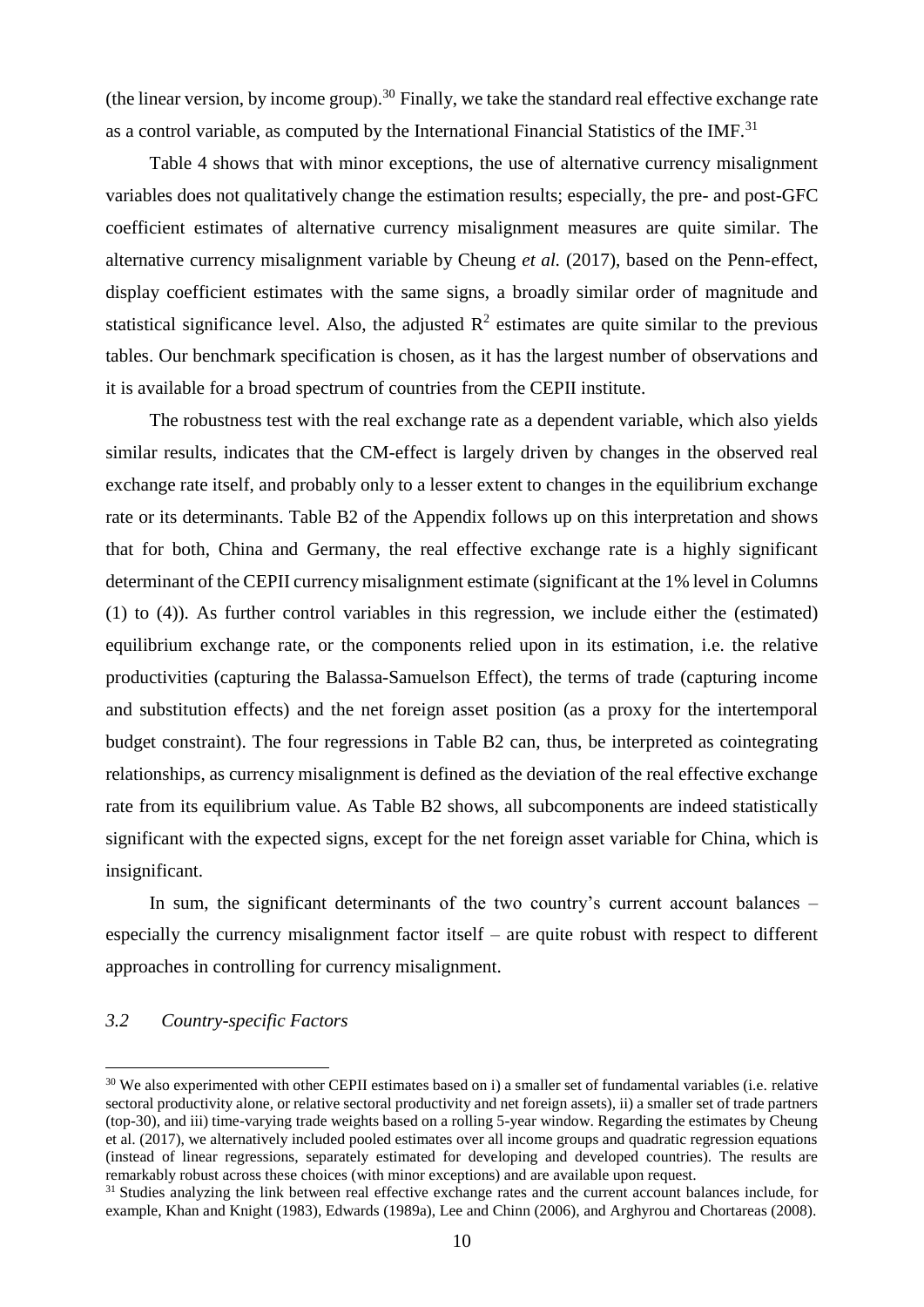In this subsection, we consider the roles of China- and Germany-specific factors using the following specification:

(2)  $Y_t = c + \lambda_1 C M_{t-1} + \lambda_2 C M_{t-1} \times Crisis07 + \beta \theta_{t-1} + \gamma X_{t-1} + \varepsilon_t,$ where country-specific factors are collected in the vector  $X$ .

For China, the vector  $X_{t-1}$  includes a) a dummy variable to capture the period in which the Chinese currency is tightly linked to the US dollar, b) a dummy variable for the 1997 Asian financial crisis (AFC), c) a financial liberalization variable (Chinn and Ito, 2006), and d) a dummy variable for the post-1988 export-rebate (full refund) period.<sup>32</sup> For Germany, it includes a) the TARGET2 balances, both in levels and first differences, b) Germany's relative misalignment within the euro area, and c) Germany's current account position against other euro area countries. These factors are meant to disentangle some euro area specific forces on Germany's external balances.

The individual effects of these China-specific factors are presented in Column (1) and (2) of Table 5. Conditional on the significant currency misalignment and other economic variables, the Asian financial crisis dummy variable, the financial liberalization, and export-rebate dummy variables do not affect China's current account balance in a statistically significant way.<sup>33</sup> The dummy variable that captures the heavily managed exchange rate is indeed statistically significant, but it does not improve the adjusted  $\mathbb{R}^2$  estimate.

Columns (3) and (4) of Table 5 present the individual Germany-specific factors. The TARGET2-balance of Germany normalized by GDP measures the cumulative net capital inflows from other euro area countries into Germany since the beginning of the 2010 European sovereign debt crisis and is widely regarded as one of the key indicators of financial tension among euro area member countries. The TARGET2-balance variable yields the expected negative sign, albeit not statistically significant.

The annual change in the TARGET2-balance variable is the net financial flow that affects Germany's borrowing constraints, and can potentially facilitate a level of consumption beyond income (Sinn and Wollmershäuser, 2012). The coefficient estimate of the change in the TARGET2-balance, however, is very small and statistically insignificant. The finding is in line with those of Auer (2014), who reports that TARGET2 funds have been used primarily to finance capital flight, not current account deficits.

 $32$  China established the export tax rebate policy in 1985 and implemented the "full refund" in 1988. See Liu (2013) and references therein for the evolution of China's export VAT rebate policies.

<sup>&</sup>lt;sup>33</sup> The insignificant financial liberalization effect is likely attributed to the fact that the Chinn-Ito index is an aggregate measure of financial openness. Different aspects of financial regulations can have opposing effects on the current account (Moral-Benito and Roehn, 2016).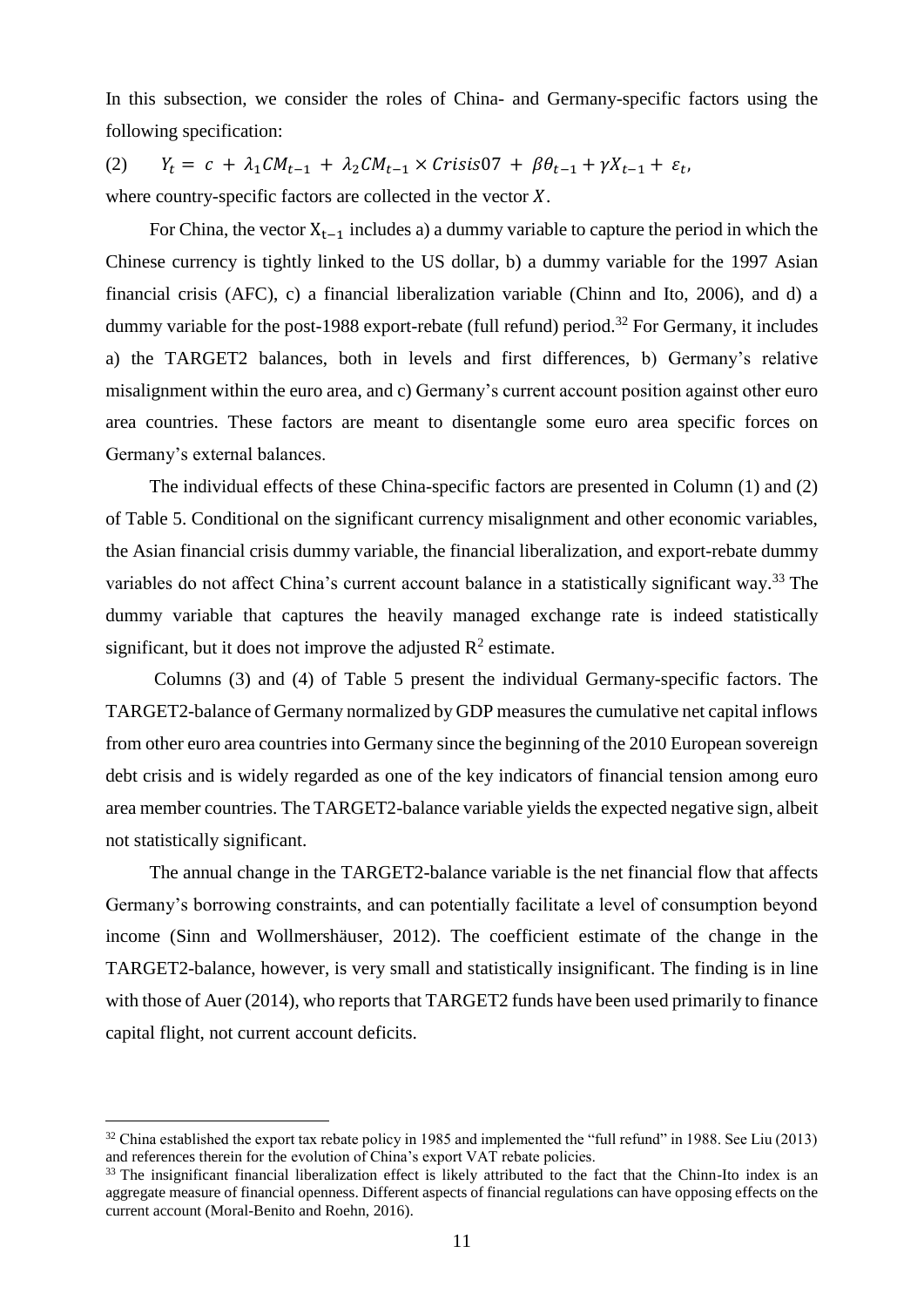It is known that Germany's level of currency misalignment against the rest of the world can be different from that against other euro area member countries. For instance, Germany was in the overvaluation position against the rest of the world including other euro area member countries in the 1990s. In the early 2000s, Germany became undervalued within the euro area though it was still on the average overvalued to countries outside of the euro area. Since the GFC, Germany has gradually moved to an undervalued position against countries both within and outside the euro area as depicted in Figure  $3^{34}$  Do the different patterns of currency misalignment within and outside the euro area affect Germany's current account behavior? We address this issue by including a relative misalignment variable given by the ratio misalignment against the euro area countries and against the rest of the world in the regression. Our results show that the relative misalignment effect is quite small and statistically insignificant.

Column 4 of Table 5 also presents the implication of incorporating the German current account balance against other euro area countries in the regression. The euro area specific balance has a significant coefficient estimate that is quite close to 1; that is, the balance against other member countries contributes almost one-to-one to Germany's overall balance. If it is the case, then the remaining explanatory variables are there to explain Germany's current account balance excluding euro area countries. It is of interest to note that the German currency misalignment effect is significantly stronger in the post-GFC period – a result similar to the one found in the Chinese data – in presence of the euro area current account-balance variable. That is, if the intra-euro area linkages are accounted for, the pattern of German currency misalignment effect before and after the GFC is comparable to the Chinese one. For the other significant factors, the presence of the balance against other member countries does not change the signs of their impacts though, apparently, weakens their magnitudes.

This last result is also relevant in the context of the policy implications that can be drawn from the analysis. Aizenman and Sengupta (2011), for instance, made an observation that during the last 30 years the average current account of the euro area was close to a balanced position. As opposed to China, concerns about the German current account surplus would thus be more of an intra-European issue, rather than contributing to global imbalances. If that observation would still reflect today's current account patterns, then our conclusion that 'Germany is becoming the new China*'* would be weakened.

Figure B1 of the appendix shows that Germany has indeed changed in this regard: Germany's increase in its current account surplus is mainly due to trade with non-euro countries. This is related to the ECB following a monetary and exchange rate policy as a compromise

<sup>34</sup> On the development of misalignment within the euro area see, for example, Coudert *et al*. (2013).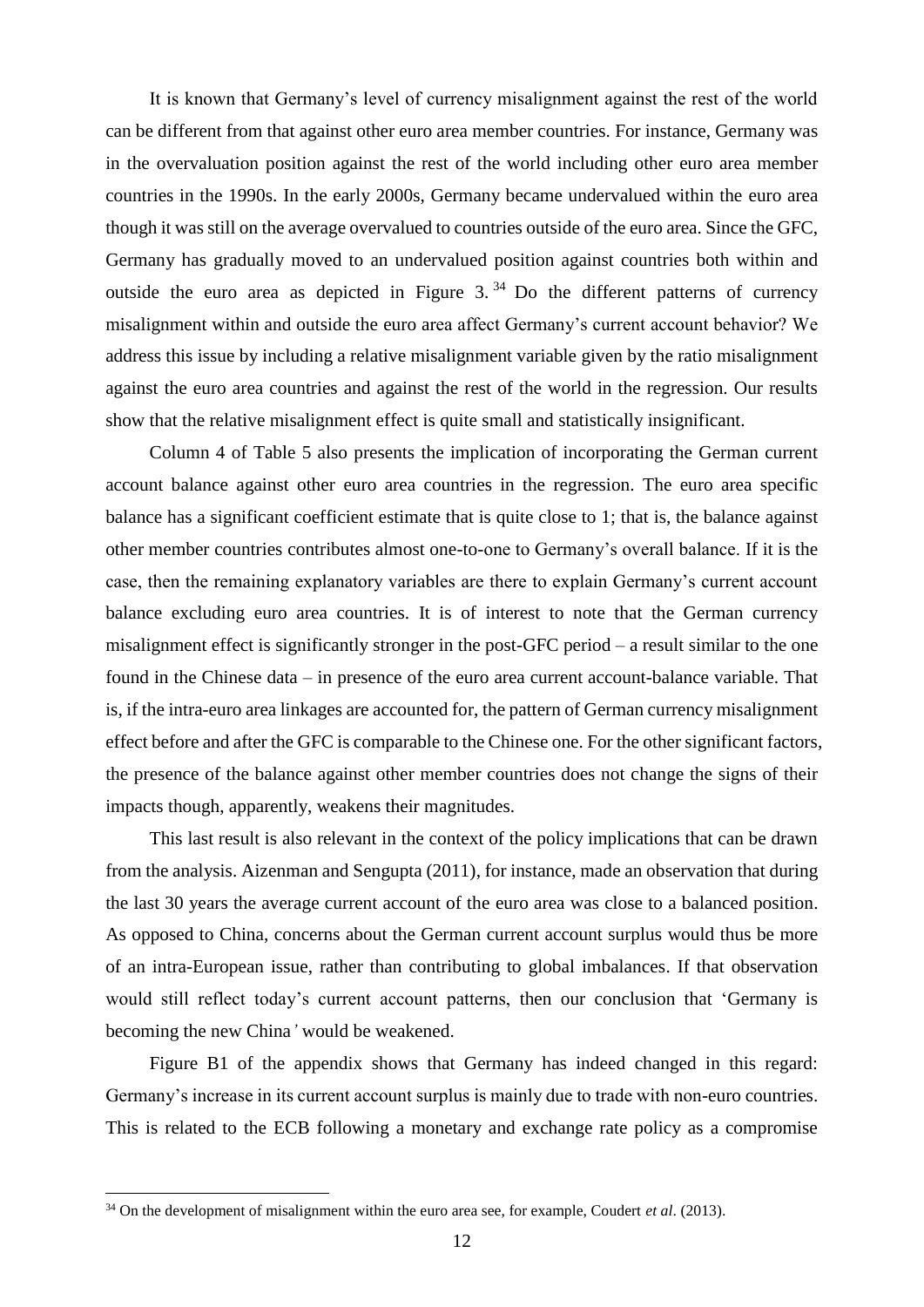solution for the aggregate monetary union. With increased heterogeneity of the euro area countries (and, recently, a strong German business cycle), this necessarily means that the Euro is undervalued for Germany – pushing Germany's current account surpluses vis-à-vis the noneuro countries to new heights. Figure B1 illustrates that both views are correct: As in Aizenman and Sengupta (2011), the pre-2007 period – which their paper mainly covers – Germany's imbalances were mostly vis-à-vis other member countries of the European Monetary Union. After 2007, Germany is mainly characterized by external imbalances.

#### **4. Concluding Remarks**

China and Germany are the two countries that account for the lion's share of global current account imbalances. They have experienced large and sustained surpluses in the last two decades. Before the GFC, Germany is deemed to be a country that has an overvalued currency and a sizeable current account surplus. China, on the other hand, is accused of building up current account balances with an undervalued currency. In the post-GFC period, the German currency has been gradually moved from overvaluation to undervaluation, while the Chinese one has gradually become an overvalued currency. The current accounts of these two countries have evolved accordingly – the German current account surplus has been steadily increased and the Chinese surplus steadily declined in the post-GFC period.

Our sample period allows us to draw additional insights about the evolution of current account balances after the crisis. One finding is that, for these two surplus countries, they have different current account determinants and some of them are country-specific, and have behaved differently after the GFC. That is, our exercise points out the importance of country-specific knowledge and the possible limitation of a one-size-fits-all approach. Further, for the German case, we document the importance of differentiating balances against euro and non-euro countries; a point that is not typically considered by existing studies.

In view of these developments, one can say China is reminiscent of the "old" Germany, and Germany is remarkably becoming more and more similar to the conventional view of the "old" China. These results update and extend the comparisons of China and Germany in Aizenman and Sengupta (2011) and Ma and McCauley (2014). Further, global imbalances are not passé. While Feldstein (2011) was right that natural forces would ultimately bring China's currency and current account back closer to equilibrium, it now seems Germany may be about to assume China's old role in the global economy.

Currency misalignment and current account imbalances are contentious issues. While persistently large current account deficits are considered symptoms of economic ills, their counterparts – substantial and sustained current account surpluses also have critical economic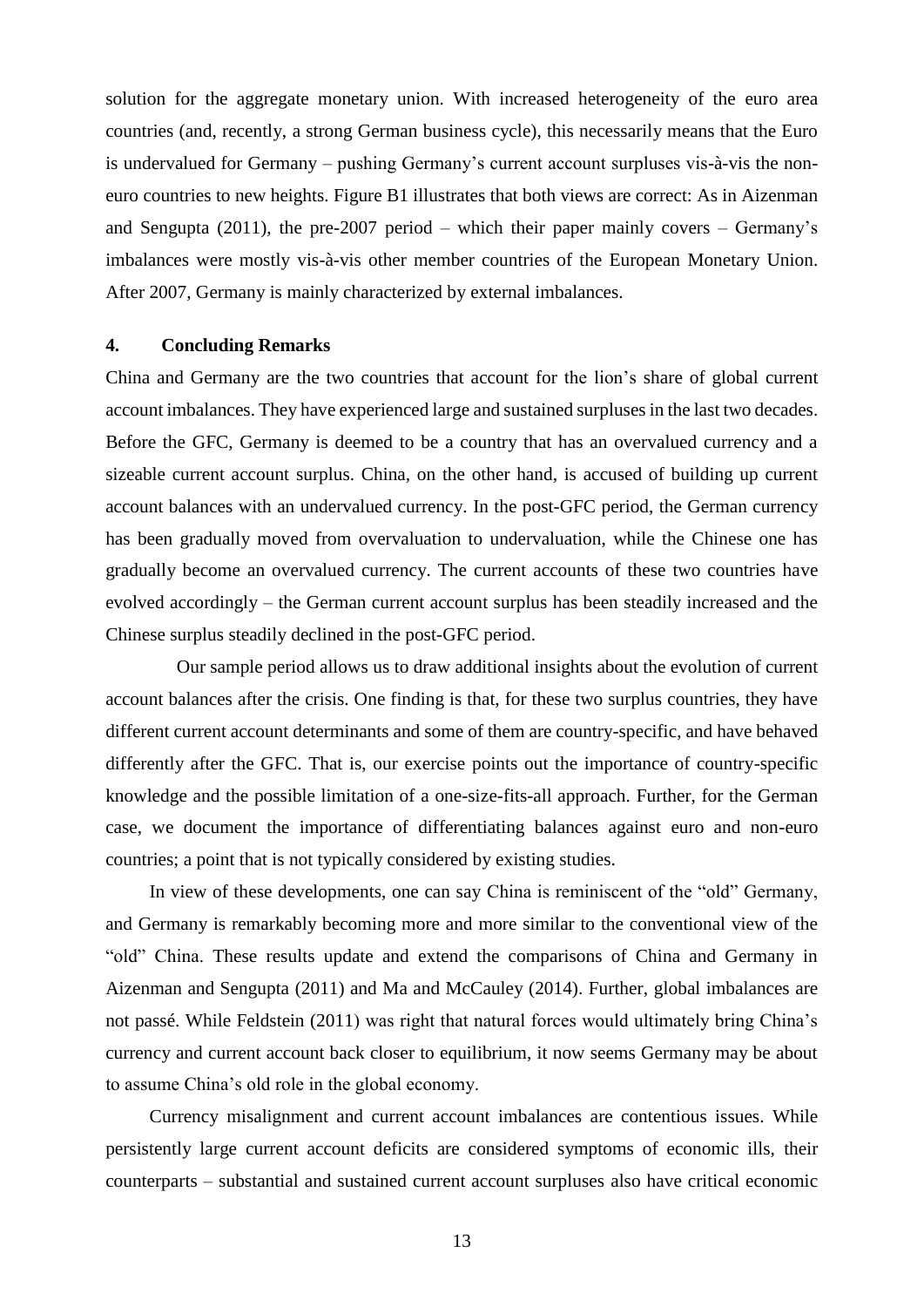and welfare implications for both surplus countries and their trading partners. In the early debate – often echoed in today's policy discussions, Keynes had argued that "*the social strain of an adjustment downwards is much greater than that of an adjustment upwards"* (Keynes, 1941, p. 28)*.*

Our empirical findings show that the usual culprit currency misalignment affects China's and Germany's current account dynamics – though its marginal explanatory power in the former country is weak and becomes significant in the post-2007 period only, while in the latter, it has been present over the whole sample period. Also, the currency misalignment effect is observable in the presence of other explanatory variables and across different definitions of currency misalignment.

Of course, one needs to keep in mind that, while China has authoritative control over its currency, Germany can only indirectly influence it via its one-country-one-vote representation in the ECB's Governing Council. Nevertheless, slightly over 90% of variations in these two countries' surpluses can be explained by currency misalignment and other relevant economic factors. Our analyses, thus, indicate that appropriate economic policies, including foreign exchange policy, can be formulated to rectify or alleviate global imbalances.

There are a few related questions that warrant discussion in future studies of China's and Germany's current account dynamics. One interesting question is: what is the implication of China's continuous economic reform for its external position? For Germany, a key question is: Can it sustain the high level of current account surpluses under the current institutional arrangements? And, what are the repercussions on other euro area countries, as well as on the welfare of its own citizens?

#### **References**

- Aizenman, Joshua, and Rajeswari Sengupta. "Global imbalances: is Germany the new China? A skeptical view." *Open Economies Review* 22.3 (2011): 387-400.
- Algieri, Bernardina, and Thierry Bracke. "Patterns of current account adjustment—insights from past experience." Open Economies Review 22.3 (2011): 401-425.
- Almås, Ingvild, Mandeep Grewal, Marielle Hvide, and Serhat Ugurlu. "The PPP approach revisited: A study of RMB valuation against the USD." *Journal of International Money and Finance* 77 (2017): 18-38.
- Arghyrou, M. G. and G. Chortareas, "Current Account Imbalances and Real Exchange Rates in the Euro Area," Review of International Economics 16 (2008):747–764.
- Auer, Raphael A. "What drives TARGET2 balances? Evidence from a panel analysis." Economic Policy 29.77 (2014): 139-197.
- Bagnai, Alberto, and Stefano Manzocchi. "Current-account reversals in developing countries: the role of fundamentals." *Open economies review* 10.2 (1999): 143-163.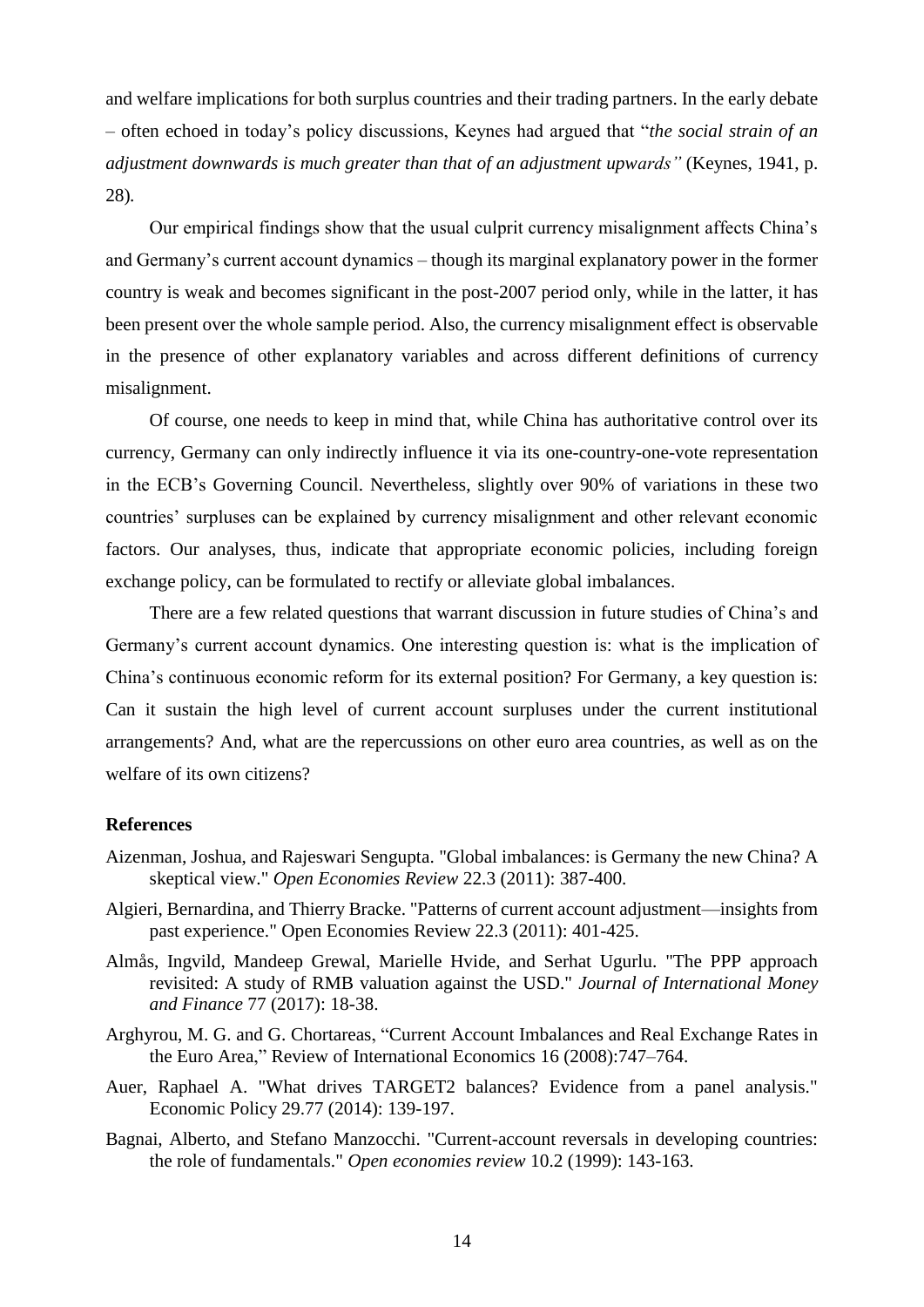- Bineau, Yannick. "Renminbi's misalignment: A meta-analysis." *Economic Systems* 34.3 (2010): 259-269.
- Börsch-Supan, Axel, Anette Reil-Held, Ralf Rodepeter, Reinhold Schnabel, and Joachim Winter. "The German savings puzzle." *Research in Economics* 55.1 (2001): 15-38.
- Bussière, Matthieu, Marcel Fratzscher, and Gernot J. Müller. "Current account dynamics in OECD countries and in the new EU member states: An intertemporal approach." Journal of Economic Integration (2006): 593-618.
- Cavallo, Eduardo, Barry Eichengreen, and Ugo Panizza. "Can countries rely on foreign saving for investment and economic development?." *Review of World Economics* (2017): 1-30.
- Ca'Zorzi, Michele, Alexander Chudik, and Alistair Dieppe. "Thousands of models, one story: Current account imbalances in the global economy." *Journal of International Money and Finance* 31.6 (2012): 1319-1338.
- Calderon, Cesar Augusto, Alberto Chong, and Norman V. Loayza. "Determinants of current account deficits in developing countries." *B.E. Journal of Macroeconomics: Contributions to Macroeconomics* 2.1 (2002).
- Cheung, Yin-Wong, Joshua Aizenman, and Hiro Ito. "The Interest Rate Effect on Private Saving: Alternative Perspectives." NBER Working Paper 22872 (2016).
- Cheung, Yin-Wong, Menzie D. Chinn, and Xin Nong. "Estimating currency misalignment using the Penn effect: It is not as simple as it looks." *International Finance* 20.3 (2017): 222- 242.
- Cheung, Yin-Wong, Menzie D. Chinn, and XingWang Qian. "Are Chinese trade flows different?." *Journal of International Money and Finance* 31.8 (2012): 2127-2146.
- Cheung, Yin-Wong, Menzie D. Chinn, and Eiji Fujii. "The overvaluation of renminbi undervaluation." *Journal of International Money and Finance* 26.5 (2007): 762-785.
- Cheung, Yin-Wong, Menzie D. Chinn, and Eiji Fujii. "Pitfalls in measuring exchange rate misalignment." *Open Economies Review* 20.2 (2009): 183-206.
- Cheung, Yin-Wong, and Eiji Fujii. "Exchange rate misalignment estimates—Sources of differences." *International Journal of Finance & Economics* 19.2 (2014): 91-121.
- Cheung, Yin-Wong and Shi He. "Truths and myths about RMB misalignment: A meta-analysis." *Comparative Economic Studies* (2019), forthcoming.
- Chinn, Menzie D., and Hiro Ito. "What matters for financial development? Capital controls, institutions, and interactions." *Journal of development economics* 81.1 (2006): 163-192.
- Chinn, Menzie D., and Eswar S. Prasad. "Medium-term determinants of current accounts in industrial and developing countries: an empirical exploration." *Journal of International Economics* 59.1 (2003): 47-76.
- Coudert, Virginie, Cécile Couharde, and Valérie Mignon. "On currency misalignments within the euro area." *Review of International Economics* 21.1 (2013): 35-48.
- Couharde, Cécile, Anne-Laure Delatte, Carl Grekou, Valérie Mignon and Florian Morvillier. "EQCHANGE: A World Database on Actual and Equilibrium Effective Exchange Rates." Working Paper CEPII No. 2017-14, 2017.
- Cooper, Richard N. "Global imbalances: globalization, demography, and sustainability." *Journal of Economic Perspectives* 22.3 (2008): 93-112.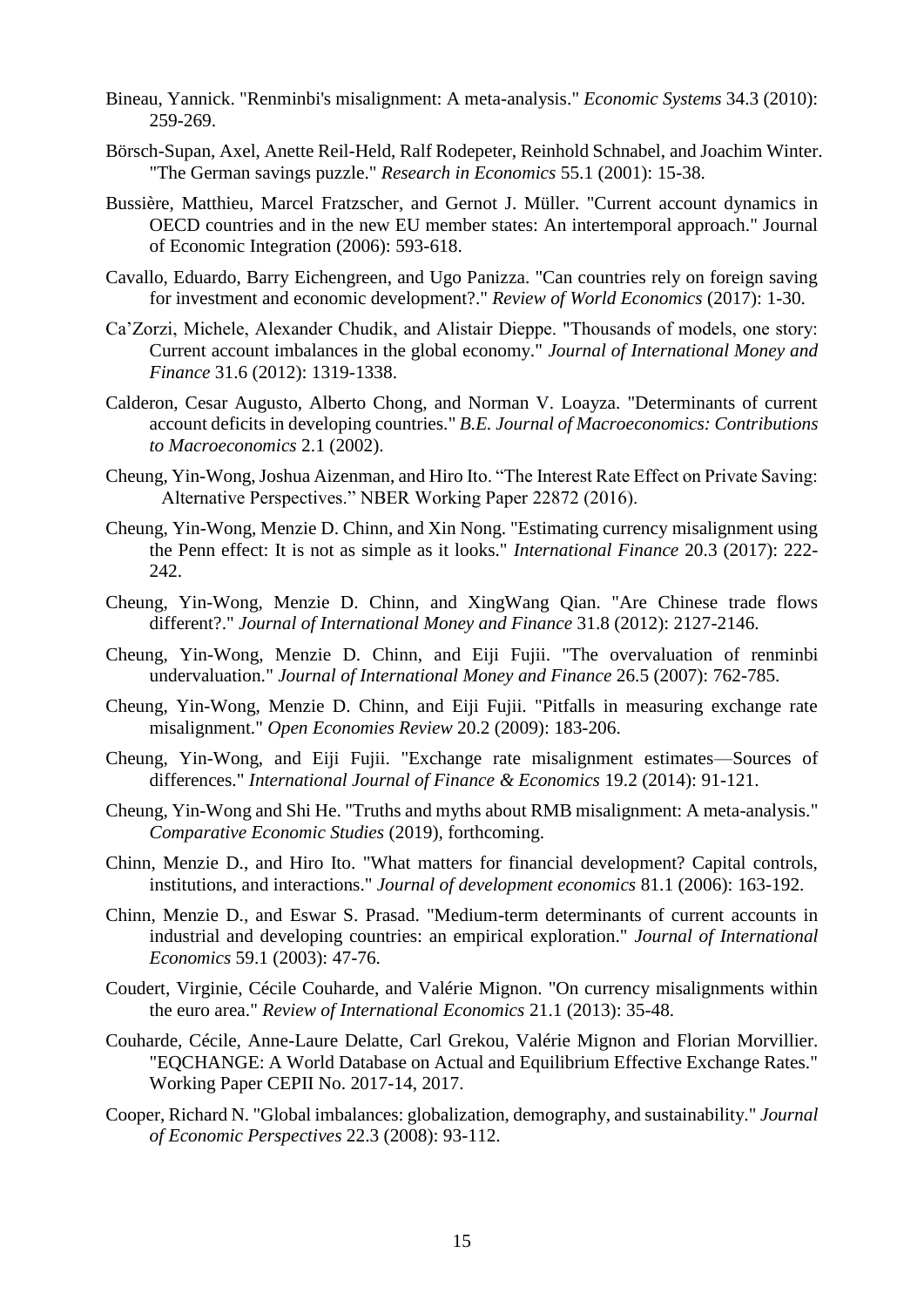- Corsetti, Giancarlo, Luca Dedola, and Sylvain Leduc. "Exchange rate misalignment, capital flows, and optimal monetary policy trade-offs." CEPR Discussion Papers #12850, March 2018.
- Devereux, Michael B., and Hans Genberg. "Currency appreciation and current account adjustment." *Journal of International Money and Finance* 26.4 (2007): 570-586.
- Di Nino, Virginia, Barry Eichengreen, and Massimo Sbracia. "Real Exchange Rates, Trade, and Growth: Italy 1861-2011". Quaderni di storia economica (Economic History Working Papers) 10. Bank of Italy. 2011.
- Duarte, Pablo, and Gunther Schnabl. "Macroeconomic policy making, exchange rate adjustment and current account imbalances in emerging markets." *Review of Development Economics* 19.3 (2015): 531-544.
- Edwards, Sebastian. "Real Exchange Rates, Devaluation, and Adjustment Exchange Rate Policy in Developing Countries." MIT Press, 1989a.
- Edwards, Sebastian. "Temporary Terms-of-Trade Disturbances, the Real Exchange Rate and the Current Account." *Economica* (1989b): 343-357.
- Edwards, Sebastian. "Thirty years of current account imbalances, current account reversals, and sudden stops." *IMF staff papers* 51.1 (2004): 1-49.
- Edwards, Sebastian. "On Current Account Surpluses and the Correction of Global Imbalances." In: Current Account and External Financing, Cowan, Kevin; Edwards, Sebastian and Valdes, Rodrigo O. Santiago: Central Bank of Chile, 2008.
- Eichengreen, Barry. "Currency war or international policy coordination?" *Journal of Policy Modeling* 35.3 (2013): 425-433.
- Engel, Charles. "Currency misalignments and optimal monetary policy: a reexamination." *American Economic Review* 101.6 (2011): 2796-2822.
- Feldstein, Martin. "The role of currency realignments in eliminating the US and China current account imbalances." Journal of Policy Modeling 33.5 (2011): 731-736.
- Freund, Caroline, and Martha Denisse Pierola. "Export surges." *Journal of Development Economics* 97.2 (2012): 387-395.
- Garroway, Christopher, Burcu Hacibedel, Helmut Reisen, and Edouard Turkisch. "The Renminbi and Poor-Country Growth." *The World Economy* 35.3 (2012): 273-294.
- Giannellis, Nikolaos, and Minoas Koukouritakis. "Currency Misalignments in the BRIICS Countries: Fixed Vs. Floating Exchange Rates." *Open Economies Review* 29.5 (2018): 1123-1151.
- Gnimassoun, Blaise, and Valérie Mignon. "Persistence of Current‐account Disequilibria and Real Exchange‐rate Misalignments." *Review of International Economics* 23.1 (2015): 137- 159.
- Gnimassoun, Blaise. "Exchange rate misalignments and the external balance under a pegged currency system." *Review of International Economics* 25.5 (2017): 949-974.
- Gruber, Joseph W., and Steven B. Kamin. "Explaining the global pattern of current account imbalances." *Journal of International Money and Finance* 26.4 (2007): 500-522.
- Haddad, Mona, and Cosimo Pancaro. "Can real exchange rate undervaluation boost exports and growth in developing countries? Yes, but not for long." *The World Bank, Economic Premise* 2010.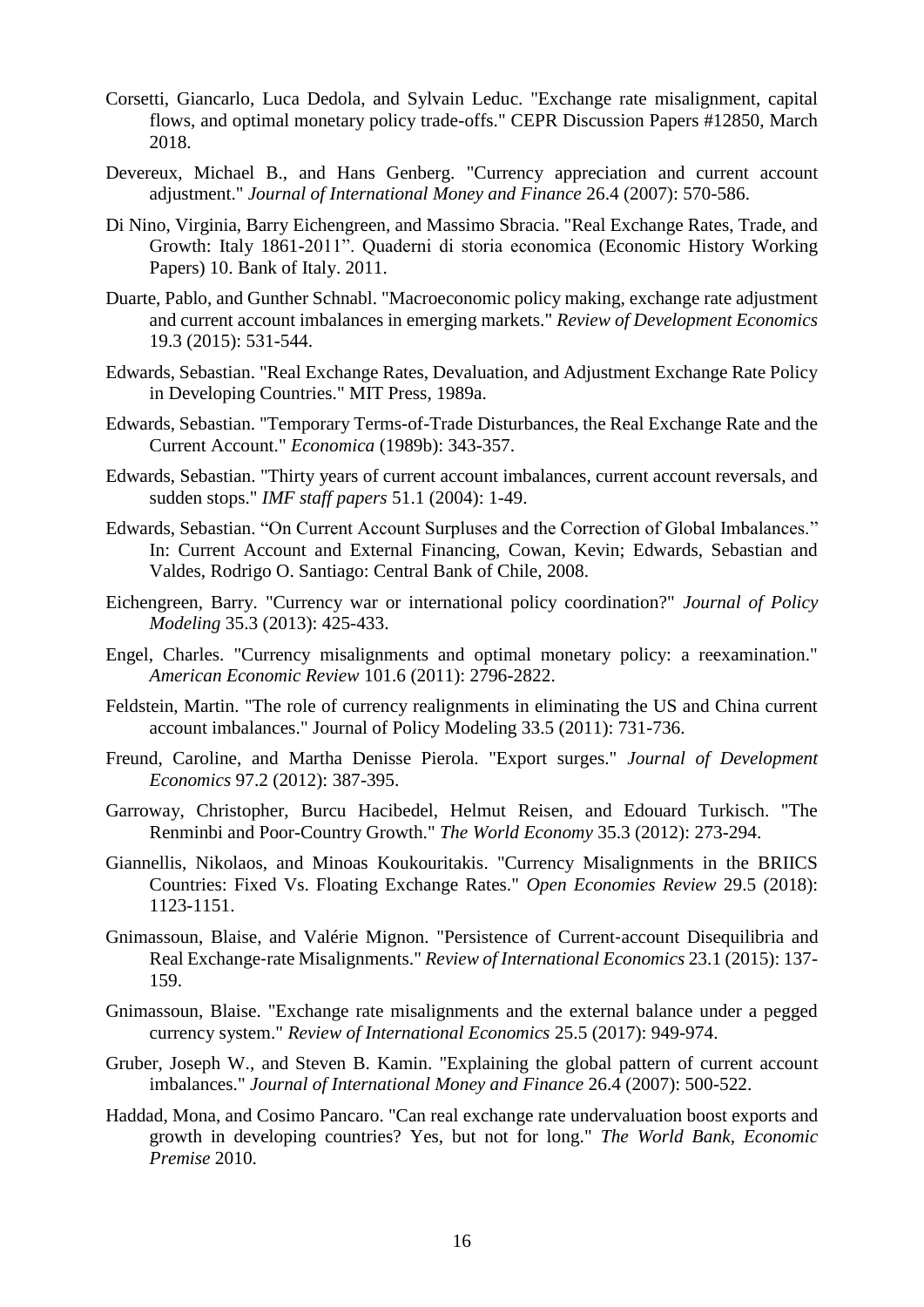- Horioka, Charles Yuji, and Junmin Wan. "The determinants of household saving in China: a dynamic panel analysis of provincial data." *Journal of Money, Credit and Banking* 39.8 (2007): 2077-2096.
- Isard, Peter. *"Equilibrium exchange rates: assessment methodologies*." IMF Working Paper No. 7-296. International Monetary Fund, 2007.
- Kaldor, Nicholas. "The Foundations of Free Trade Theory and their Implications for the Current World Recession." In: Unemployment in Western Countries, Malinvaud, Edmond and Fitoussi, Jean-Paul (Eds), International Economic Association Publications. Palgrave Macmillan, London, 1980.
- Karunaratne, Neil Dias. "Macro-economic determinants of Australia's current account, 1977– 1986." *Weltwirtschaftliches Archiv* 124.4 (1988): 713.
- Kaya, Orçun, and Heike Mai. "Why do elderly Germans save?" Deutsche Bank Research Focus, March 5, 2019.
- Keynes, John Maynard. "Memorandum on Post War Currency Policy, September 8, 1941." Reprinted in: The Collected Writings of John Maynard Keynes. Vol. 25: The Origins of the Clearing Union, 1940–1942, Johnson, Elizabeth and Moggridge, Donald (Eds.), Royal Economic Society, London, 1978.
- Khan, Mohsin S., and Malcolm D. Knight. "Determinants of current account balances of non-oil developing countries in the 1970s: an empirical analysis." *Staff Papers* 30.4 (1983): 819- 842.
- Kim, Soyoung. "Effects of monetary policy shocks on the trade balance in small open European countries." *Economics Letters* 71.2 (2001): 197-203.
- Lane, Philip R., and Gian Maria Milesi-Ferretti. "The external wealth of nations revisited: international financial integration in the aftermath of the global financial crisis." *IMF Economic Review* 66.1 (2018): 189-222.
- Loayza, Norman, Klaus Schmidt-Hebbel, and Luis Servén. "What drives private saving across the world?." *Review of Economics and Statistics* 82.2 (2000): 165-181.
- Lee, Jaewoo, and Menzie D. Chinn. "Current account and real exchange rate dynamics in the G7 countries." *Journal of International Money and Finance* 25.2 (2006): 257-274.
- Li, Hongbin, Jie Zhang, and Junsen Zhang. "Effects of longevity and dependency rates on saving and growth: Evidence from a panel of cross countries. " *Journal of Development Economics* 84.1 (2007): 138-154.
- Liesenfeld, Roman, Guilherme Valle Moura, and Jean‐François Richard. "Determinants and dynamics of current account reversals: An empirical analysis." *Oxford Bulletin of Economics and Statistics* 72.4 (2010): 486-517.
- Liu, Xuepeng. "Tax avoidance through re-imports: The case of redundant trade." Journal of Development Economics 104 (2013): 152-164.
- Ma, Guonan, and Robert N. McCauley. "Global and euro imbalances: China and Germany." China & World Economy 22.1 (2014): 1-29.
- Marchetti, Juan, Michele Ruta, and Robert Teh. "Trade imbalances and multilateral trade cooperation." *CESifo Working Paper* #4050, 2012.
- Marquez, Jaime, and John Schindler. "Exchange‐rate effects on China's trade." *Review of International Economics* 15.5 (2007): 837-853.
- Masson, Paul R., Tamim Bayoumi, and Hossein Samiei. "International evidence on the determinants of private saving." *The World Bank Economic Review* 12.3 (1998): 483-501.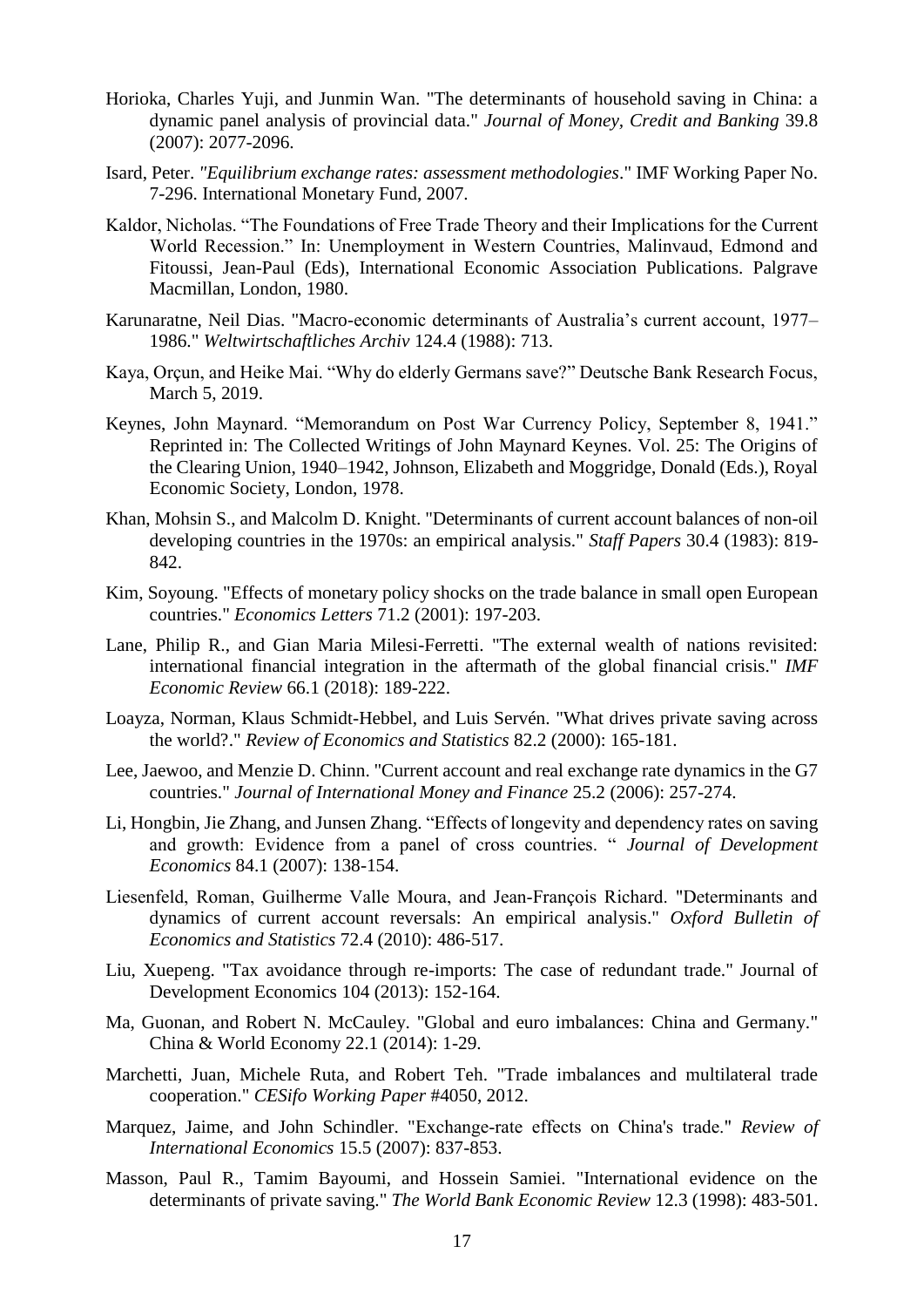- Mattoo, Aaditya, and Arvind Subramanian. "Currency undervaluation and sovereign wealth funds: a new role for the World Trade Organization." *The World Economy* 32.8 (2009): 1135-1164.
- Moral-Benito, Enrique, and Oliver Roehn. "The impact of financial regulation on current account balances." *European Economic Review* 81 (2016): 148-166.
- Qin, Duo, and Xinhua He. "Is the Chinese currency substantially misaligned to warrant further appreciation?" *The World Economy* 34.8 (2011): 1288-1307.
- Sinn, Hans-Werner. *Can Germany be saved? the malaise of the world's first welfare state*. MIT Press, 2007.
- Sinn, Hans-Werner. *The Euro trap: on bursting bubbles, budgets, and beliefs*. Oxford University Press: Oxford, 2014.
- Sinn, Hans-Werner, and Timo Wollmershäuser. "Target loans, current account balances and capital flows: the ECB's rescue facility." *International Tax and Public Finance* 19.4 (2012): 468-508.
- Staiger, Robert W., and Alan O. Sykes. "'Currency manipulation'and world trade." *World Trade Review* 9.4 (2010): 583-627.
- Steinkamp, Sven, and Frank Westermann. "The role of creditor seniority in Europe's sovereign debt crisis." *Economic Policy* 29.79 (2014): 495-552.
- Svensson, Lars EO, and Assaf Razin. "The terms of trade and the current account: The Harberger-Laursen-Metzler effect." *Journal of Political Economy* 91.1 (1983): 97-125.
- Unger, Robert. "Asymmetric credit growth and current account imbalances in the euro area." *Journal of International Money and Finance* 73 (2017): 435-451.
- Williamson, John. "The Exchange Rate System, policy analyses in international economics 5." *Washington DC: Institute for International Economics* (1983).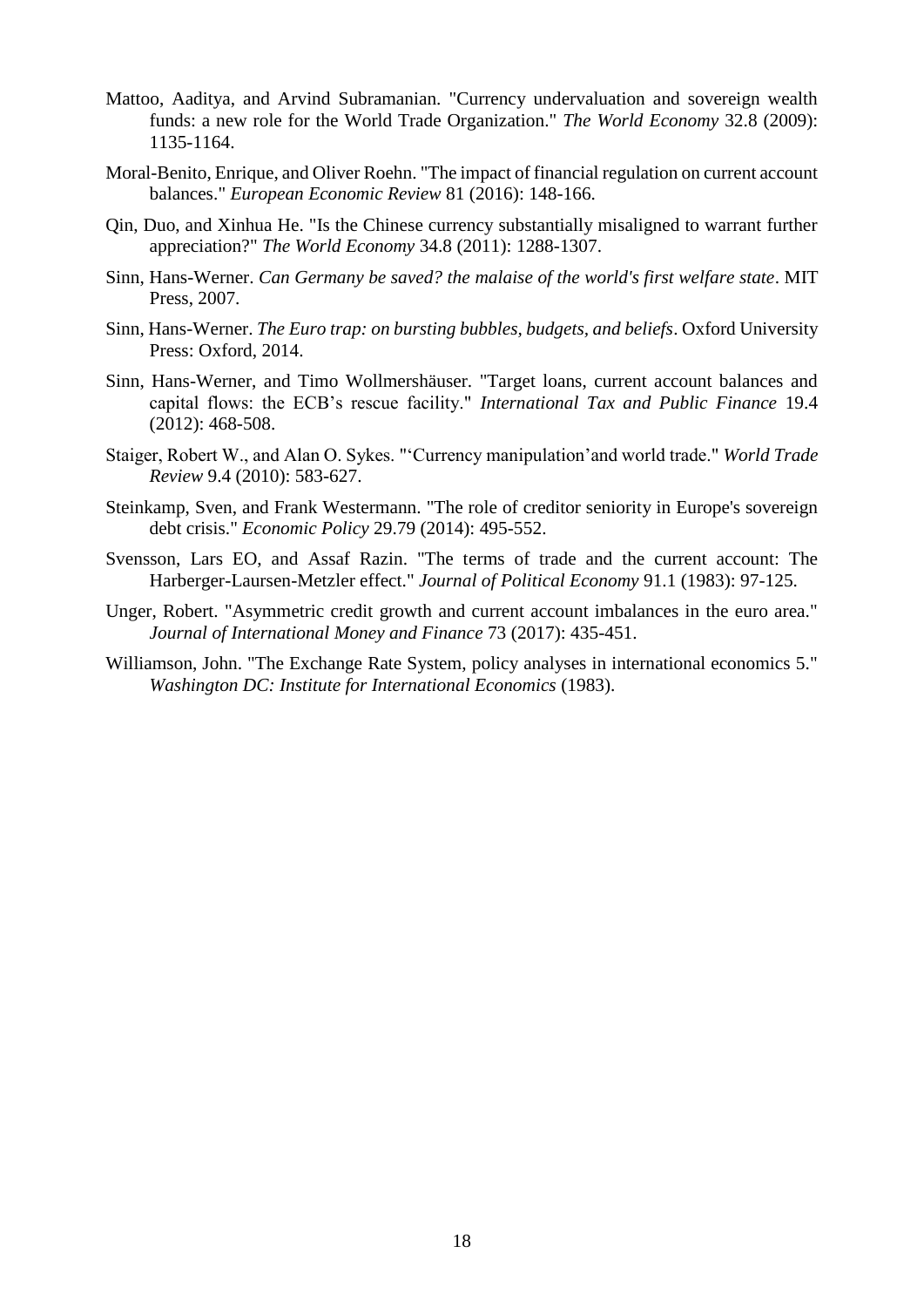

Note: The graph shows the countries with the largest and smallest current account balances (bn. USD) in 2015. Data Sources: See Appendix A.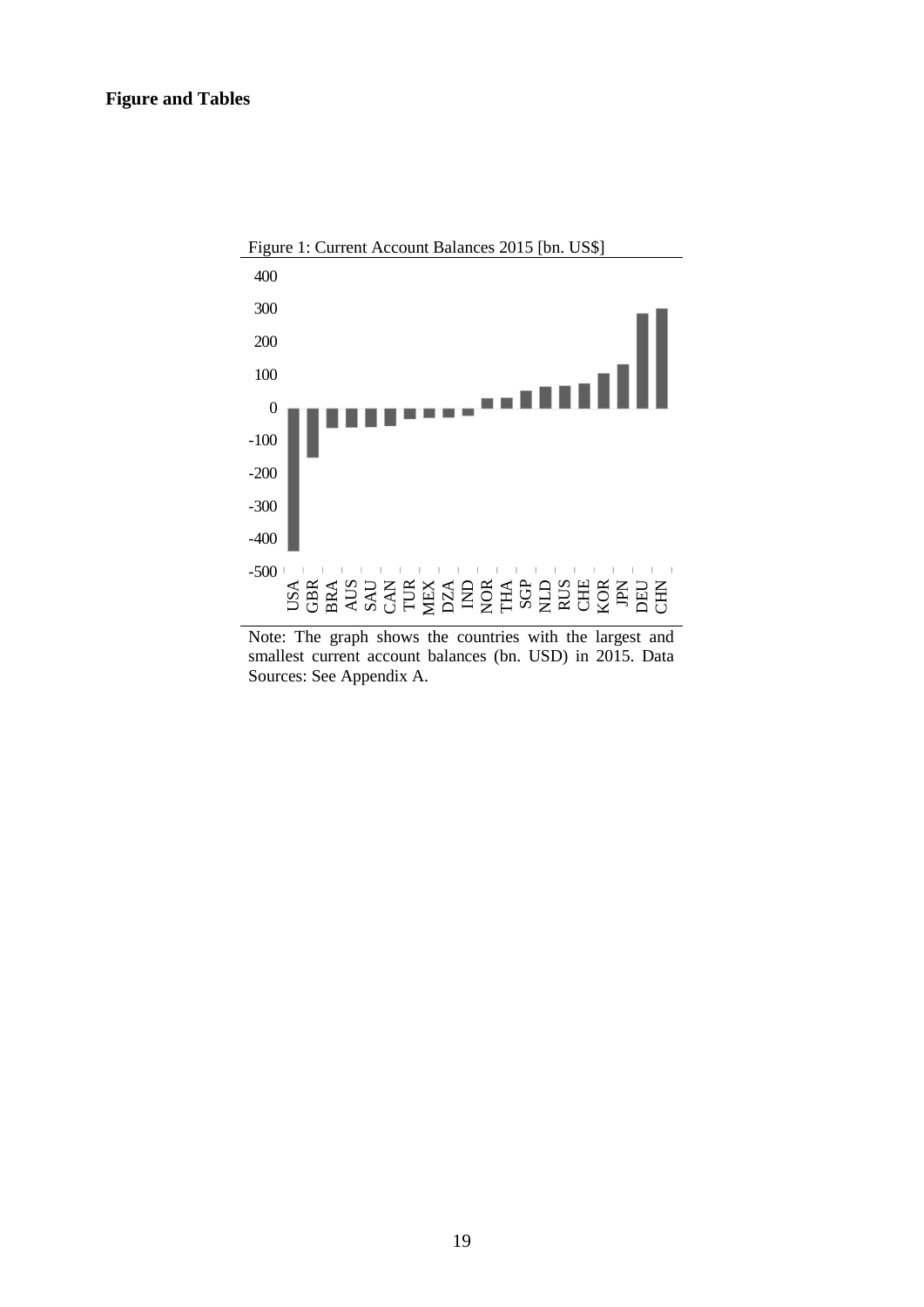

Data Sources: See Appendix A.

Data Sources: See Appendix A.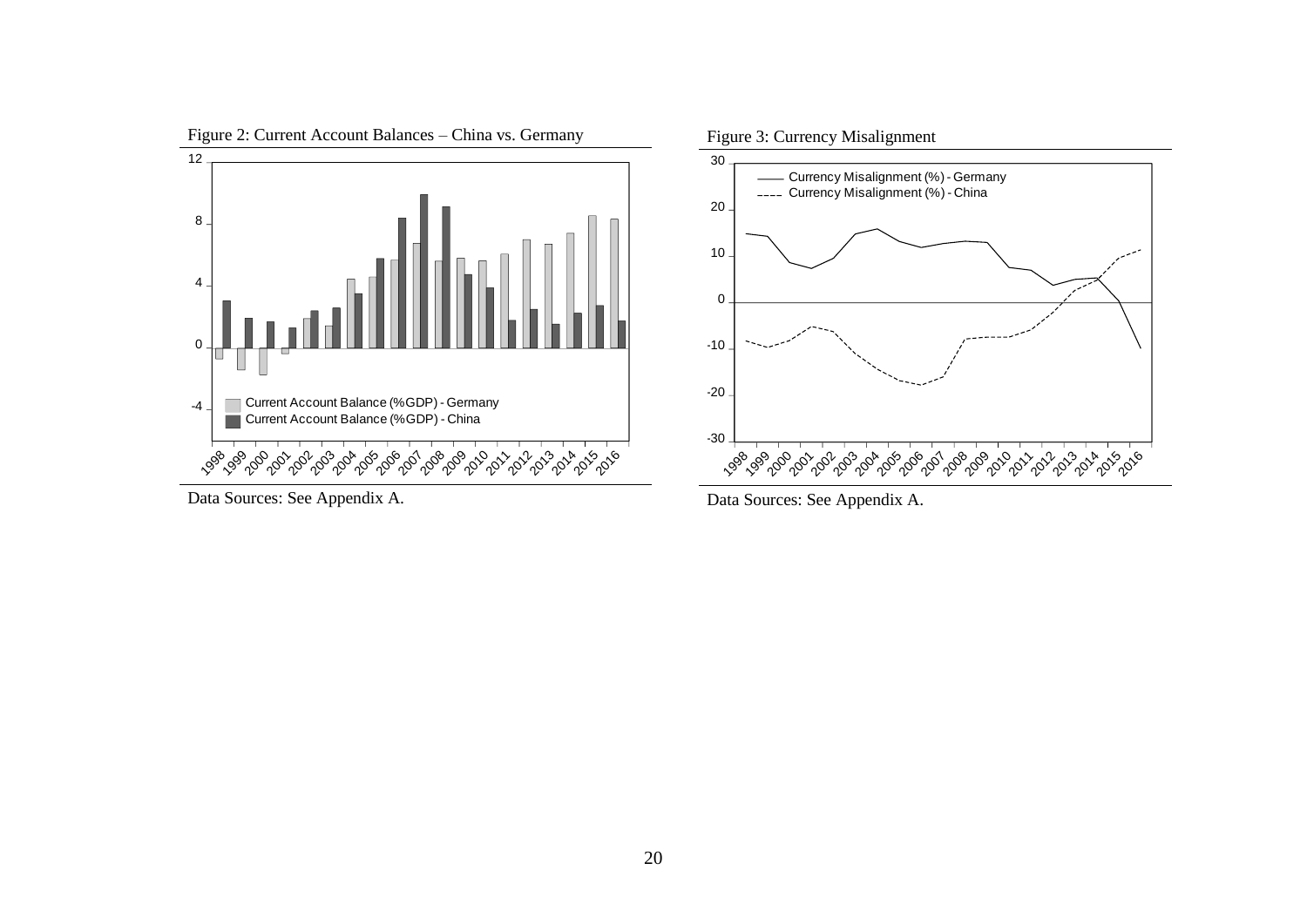| Dependent Variable: Current Account (%GDP) |              |              |                |             |  |  |
|--------------------------------------------|--------------|--------------|----------------|-------------|--|--|
|                                            | <b>CHINA</b> |              | <b>GERMANY</b> |             |  |  |
|                                            | (1)          | (2)          | (3)            | (4)         |  |  |
| Lagged CM                                  | 0.002        | 0.007        | $-0.073***$    | $-0.053***$ |  |  |
|                                            | (0.08)       | (0.59)       | (4.08)         | (3.03)      |  |  |
| Crisis07 X Lagged CM                       | $-0.320$     | $-0.377***$  | $-0.087$       | $-0.027$    |  |  |
|                                            | (1.63)       | (3.50)       | (0.75)         | (0.45)      |  |  |
| Lagged Age Dep. (young)                    | $-0.091$     |              | $-1.045*$      | $-0.736**$  |  |  |
|                                            | (0.34)       |              | (1.96)         | (2.09)      |  |  |
| Lagged Age Dep. (old)                      | 1.833        | $2.370***$   | 0.079          |             |  |  |
|                                            | (1.15)       | (4.56)       | (0.37)         |             |  |  |
| <b>Lagged Government Balance</b>           | $1.431*$     | $1.423**$    | $-0.085$       |             |  |  |
|                                            | (2.01)       | (2.75)       | (0.77)         |             |  |  |
| Lagged GDP growth                          | $-0.313*$    | $-0.377***$  | $-0.322$       | $-0.391*$   |  |  |
|                                            | (1.77)       | (2.80)       | (1.68)         | (2.03)      |  |  |
| Lagged Chg. in Openness                    | $-0.063$     |              | $-0.023$       |             |  |  |
|                                            | (0.58)       |              | (0.18)         |             |  |  |
| Lagged World GDP growth                    | 0.029        |              | 0.491          | $0.507*$    |  |  |
|                                            | (0.07)       |              | (1.44)         | (1.94)      |  |  |
| Lagged Chg. Domestic Credit (%GDP)         | 0.022        |              | $-0.100$       |             |  |  |
|                                            | (0.40)       |              | (0.86)         |             |  |  |
| Lagged US CA excl. CHN/DE (%GDP)           | $-0.165$     |              | $-0.241$       |             |  |  |
|                                            | (0.40)       |              | (0.75)         |             |  |  |
| Lagged CA (%GDP)                           | 0.277        | $0.305*$     | 0.163          | $0.490**$   |  |  |
|                                            | (1.60)       | (2.00)       | (0.83)         | (2.72)      |  |  |
| Crisis07-Dummy $(I(t)=2007)$               | $-6.187**$   | $-6.265***$  | 1.125          | 0.927       |  |  |
|                                            | (2.34)       | (3.92)       | (0.56)         | (0.77)      |  |  |
| Constant                                   | $-6.839$     | $-14.348***$ | 22.288         | 17.094*     |  |  |
|                                            | (0.29)       | (3.57)       | (1.57)         | (2.02)      |  |  |
| R-Squared (adj)                            | 0.69         | 0.74         | 0.93           | 0.91        |  |  |
| Yearly Obs.                                | 33           | 34           | 30             | 34          |  |  |

| <b>Table 1: Baseline specification</b> |  |
|----------------------------------------|--|
|----------------------------------------|--|

Notes: OLS estimates with robust t-statistics in parentheses. \*, \*\*, and \*\*\* indicate significance at 10%, 5%, and 1% level, respectively. Sources and definitions: See Appendix A.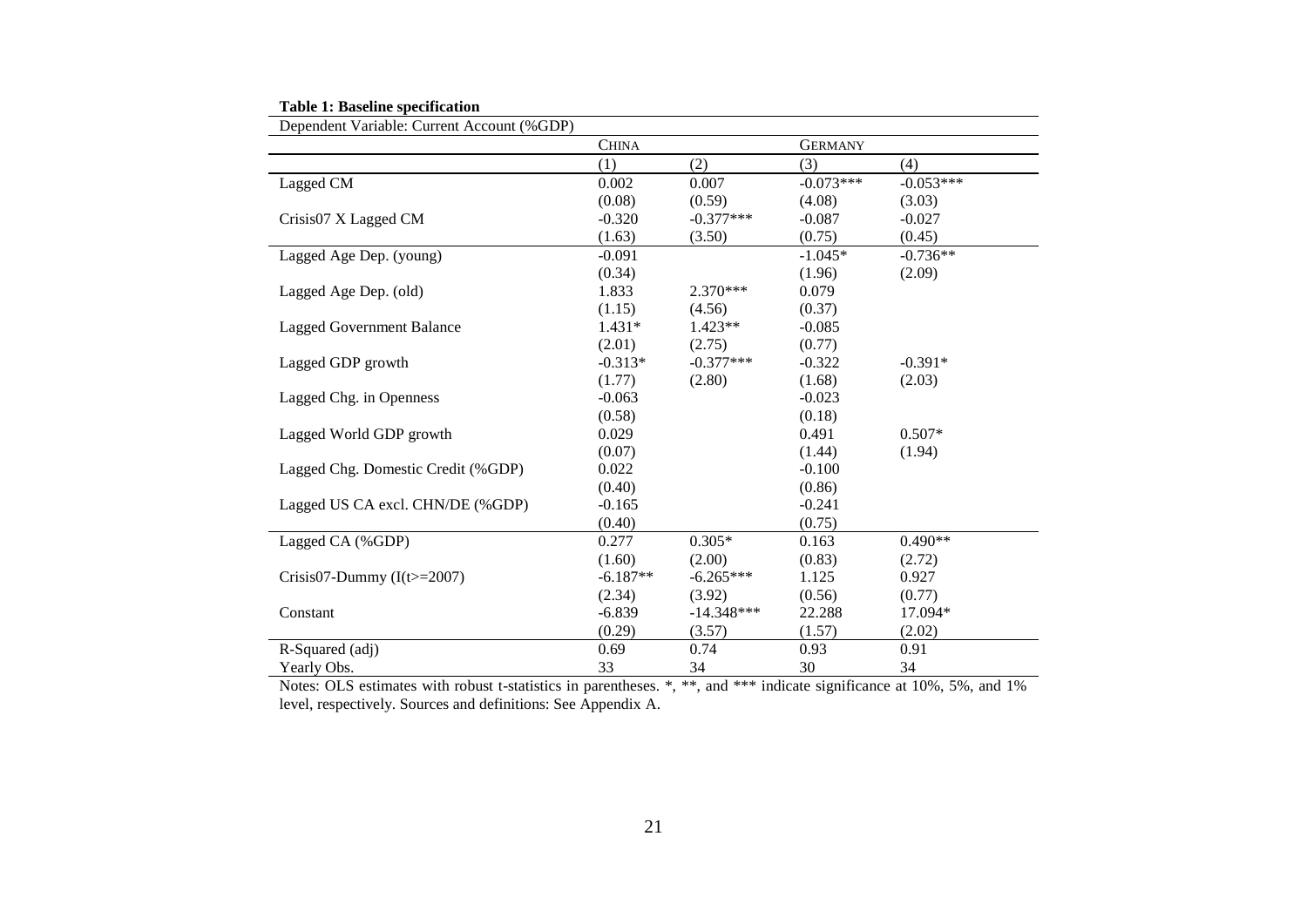#### **Table 2: Other Monetary and Global Factors**

| Dependent Variable: Current Account (%GDP) |              |              |                |             |
|--------------------------------------------|--------------|--------------|----------------|-------------|
|                                            | <b>CHINA</b> |              | <b>GERMANY</b> |             |
|                                            | (1)          | (2)          | (3)            | (4)         |
| Lagged CM                                  | $0.054**$    | $0.040*$     | $-0.058***$    | $-0.053***$ |
|                                            | (2.21)       | (2.03)       | (2.99)         | (3.51)      |
| Crisis07 X Lagged CM                       | $-0.460***$  | $-0.427***$  | $-0.049$       | $-0.024$    |
|                                            | (3.74)       | (4.62)       | (0.61)         | (0.34)      |
| Lagged Age Dep. (young)                    |              |              | $-0.905*$      | $-0.887**$  |
|                                            |              |              | (1.91)         | (2.25)      |
| Lagged Age Dep. (old)                      | 3.948***     | 3.433***     |                |             |
|                                            | (4.26)       | (4.91)       |                |             |
| <b>Lagged Government Balance</b>           | $2.126**$    | $1.726***$   |                |             |
|                                            | (2.68)       | (3.32)       |                |             |
| Lagged GDP growth                          | $-0.423**$   | $-0.367***$  | $-0.433**$     | $-0.413***$ |
|                                            | (2.81)       | (4.20)       | (2.87)         | (3.41)      |
| Lagged World GDP growth                    |              |              | 0.392          | $0.452***$  |
|                                            |              |              | (1.71)         | (3.05)      |
| Lagged Chg. in M3 (%GDP)                   | 0.136        | $0.141***$   |                |             |
|                                            | (1.62)       | (3.02)       |                |             |
| Lagged Inflation                           | $0.208*$     | $0.187***$   | 0.017          |             |
|                                            | (2.11)       | (3.36)       | (0.08)         |             |
| Lagged Chg. in M1 (%GDP)                   | 0.034        |              | $-0.266*$      | $-0.247**$  |
|                                            | (0.18)       |              | (1.93)         | (2.24)      |
| Lagged Real interest rate                  | 0.000        |              | $-0.486**$     | $-0.427***$ |
|                                            | (0.00)       |              | (2.43)         | (2.81)      |
| Lagged Chg. in World M3 (%GDP)             | $-0.051$     |              | $-0.034$       |             |
|                                            | (0.33)       |              | (0.27)         |             |
| Lagged Chg. in USA M3 (%GDP)               | $-0.057$     |              | 0.025          |             |
|                                            | (0.32)       |              | (0.19)         |             |
| Lagged Chg. in USA M1 (%GDP)               | 0.495        |              | $-0.134$       |             |
|                                            | (0.79)       |              | (0.29)         |             |
| Lagged Oil Price                           | $-0.017$     |              | $-0.006$       |             |
|                                            | (0.44)       |              | (0.29)         |             |
| Lagged CA (%GDP)                           | $0.514**$    | $0.482***$   | 0.250          | 0.273       |
|                                            | (2.53)       | (3.05)       | (1.20)         | (1.56)      |
| Crisis07-Dummy $(I(t)=2007)$               | $-9.825**$   | $-9.218***$  | 0.938          | 0.469       |
|                                            | (2.82)       | (4.70)       | (0.55)         | (0.41)      |
| Constant                                   | $-28.695***$ | $-25.538***$ | 25.593**       | 24.330**    |
|                                            | (3.50)       | (4.08)       | (2.27)         | (2.59)      |
| R-Squared (adj)                            | 0.75         | 0.80         | 0.92           | 0.94        |
| Yearly Obs.                                | 33           | 33           | 33             | 33          |

Notes: OLS estimates with robust t-statistics in parentheses. \*, \*\*, and \*\*\* indicate significance at 10%, 5%, and 1% level, respectively. Sources and definitions: See Appendix A.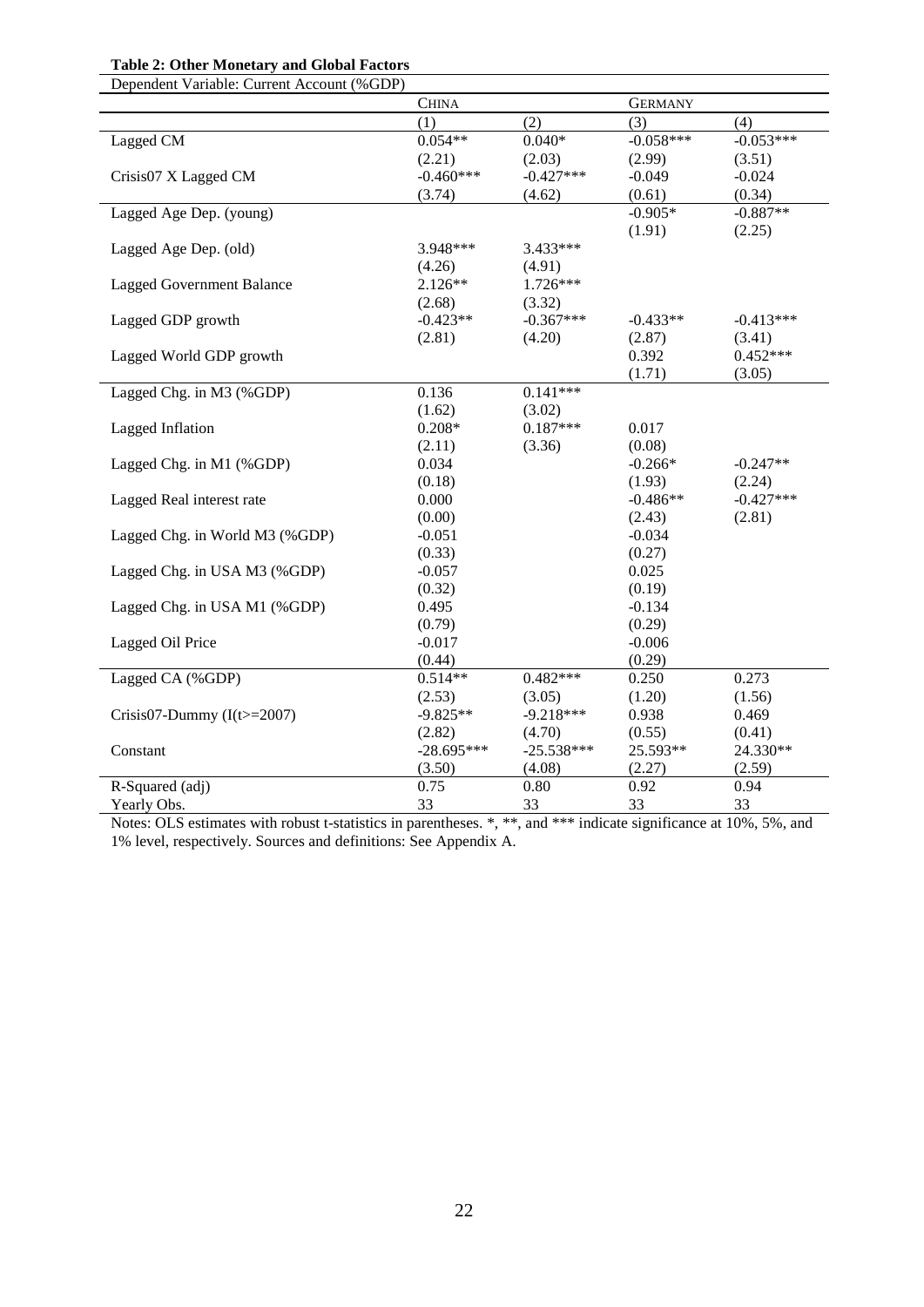#### **Table 3: Seemingly Unrelated Regression** Dependent Variable: Current Account (%GDP)

| Dependent Variable. Current Account (%ODF) |              |              |                |             |
|--------------------------------------------|--------------|--------------|----------------|-------------|
|                                            | <b>CHINA</b> |              | <b>GERMANY</b> |             |
|                                            | (1)          | (2)          | (3)            | (4)         |
| Lagged CM                                  | $0.055***$   | $0.038**$    | $-0.060***$    | $-0.056***$ |
|                                            | (2.85)       | (2.18)       | (3.83)         | (4.17)      |
| Crisis07 X Lagged CM                       | $-0.473***$  | $-0.432***$  | $-0.039$       | $-0.017$    |
|                                            | (6.00)       | (5.97)       | (0.52)         | (0.28)      |
| Lagged Age Dep. (young)                    |              |              | $-0.920**$     | $-0.934***$ |
|                                            |              |              | (2.44)         | (3.14)      |
| Lagged Age Dep. (old)                      | $4.186***$   | 3.410***     |                |             |
|                                            | (6.59)       | (6.72)       |                |             |
| <b>Lagged Government Balance</b>           | $2.553***$   | 1.799***     |                |             |
|                                            | (4.22)       | (3.98)       |                |             |
| Lagged GDP growth                          | $-0.495***$  | $-0.388***$  | $-0.422***$    | $-0.410***$ |
|                                            | (4.15)       | (4.41)       | (3.72)         | (3.91)      |
| Lagged World GDP growth                    |              |              | $0.396*$       | $0.473***$  |
|                                            |              |              | (1.87)         | (3.23)      |
| Lagged Chg. in M3 (%GDP)                   | $0.115*$     | $0.139***$   |                |             |
|                                            | (1.91)       | (2.98)       |                |             |
| Lagged Inflation                           | $0.188**$    | $0.171***$   | 0.001          |             |
|                                            | (2.22)       | (3.24)       | (0.00)         |             |
| Lagged Chg. in M1 (%GDP)                   | 0.139        |              | $-0.239**$     | $-0.224**$  |
|                                            | (1.06)       |              | (2.52)         | (2.55)      |
| Lagged Real interest rate                  | $-0.041$     |              | $-0.523***$    | $-0.438***$ |
|                                            | (0.26)       |              | (3.13)         | (3.06)      |
|                                            | $-0.028$     |              | $-0.032$       |             |
| Lagged Chg. in World M3 (%GDP)             |              |              |                |             |
|                                            | (0.23)       |              | (0.45)         |             |
| Lagged Chg. in USA M3 (%GDP)               | $-0.093$     |              | 0.017          |             |
|                                            | (0.68)       |              | (0.19)         |             |
| Lagged Chg. in USA M1 (%GDP)               | 0.399        |              | $-0.153$       |             |
|                                            | (0.74)       |              | (0.42)         |             |
| Lagged Oil Price                           | $-0.012$     |              | $-0.004$       |             |
|                                            | (0.52)       |              | (0.33)         |             |
| Lagged CA (%GDP)                           | $0.453***$   | $0.456***$   | 0.187          | 0.220       |
|                                            | (3.33)       | (3.77)       | (1.30)         | (1.61)      |
| Crisis07-Dummy $(I(t)=2007)$               | $-10.390***$ | $-9.135***$  | 0.916          | 0.502       |
|                                            | (5.23)       | (6.48)       | (0.74)         | (0.52)      |
| Constant                                   | $-29.441***$ | $-24.903***$ | 26.236***      | 25.461***   |
|                                            | (5.68)       | (5.48)       | (3.04)         | (3.70)      |
| R-Squared (adj)                            | 0.86         | 0.86         | 0.96           | 0.95        |
| Yearly Obs.                                | 33/33        | 33/33        | 33/33          | 33/33       |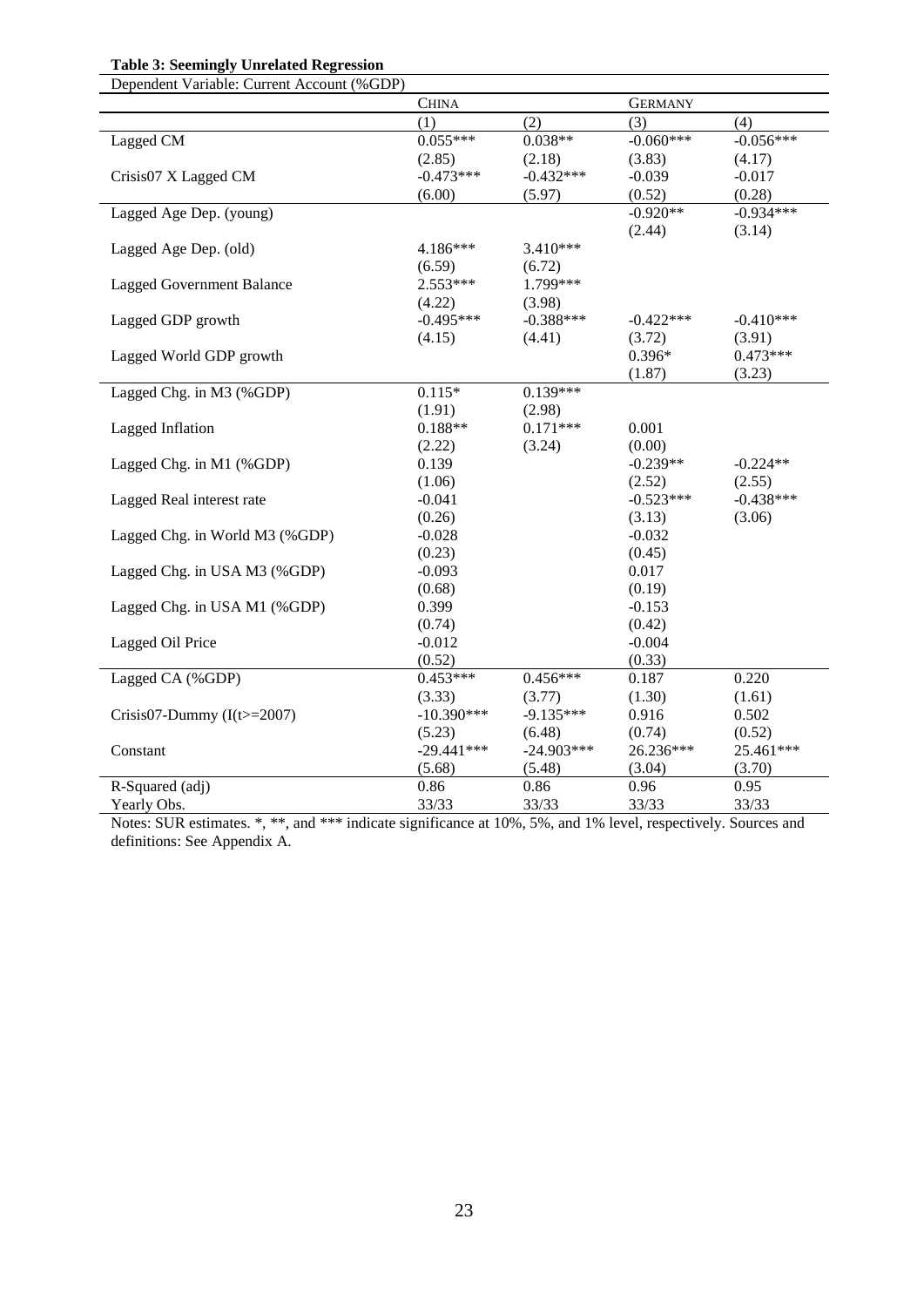| Dependent Variable: Current Account (%GDP) |              |                  |             |              |                  |             |
|--------------------------------------------|--------------|------------------|-------------|--------------|------------------|-------------|
|                                            |              | <b>CHINA</b>     |             |              | <b>GERMANY</b>   |             |
|                                            | <b>CEPII</b> | <b>CHEUNG ET</b> | <b>REER</b> | <b>CEPII</b> | <b>CHEUNG ET</b> | <b>REER</b> |
|                                            | (RECENT      | AL. (2017)       | (IMF)       | (RECENT      | AL. (2017)       | (IMF)       |
|                                            | WEIGHTS)     | (BY INCOME       |             | WEIGHTS)     | (BY INCOME       |             |
|                                            |              | GROUP,           |             |              | GROUP,           |             |
|                                            |              | LINEAR)          |             |              | LINEAR)          |             |
| Lagged CM                                  | 0.017        | 0.022            | $0.020*$    | $-0.063***$  | $-0.025**$       | $-0.086**$  |
|                                            | (0.72)       | (1.07)           | (1.91)      | (4.42)       | (2.20)           | (2.46)      |
| Crisis07 X Lagged CM                       | $-0.539***$  | $-0.193***$      | $-0.250***$ | $-0.032$     | $-0.039$         | $-0.096$    |
|                                            | (2.82)       | (5.47)           | (4.77)      | (0.65)       | (0.36)           | (1.18)      |
| Lagged Age Dep. (young)                    |              |                  |             | $-0.996***$  | $-0.087$         | $-0.006$    |
|                                            |              |                  |             | (3.35)       | (0.28)           | (0.02)      |
| Lagged Age Dep. (old)                      | $2.633***$   | $2.821***$       | $3.372***$  |              |                  |             |
|                                            | (3.47)       | (6.08)           | (5.59)      |              |                  |             |
| <b>Lagged Government Balance</b>           | 1.975***     | 1.827***         | $1.613***$  |              |                  |             |
|                                            | (3.34)       | (3.85)           | (3.19)      |              |                  |             |
| Lagged GDP growth                          | $-0.285**$   | $-0.410***$      | $-0.345***$ | $-0.366$ *** | $-0.297**$       | $-0.414***$ |
|                                            | (2.54)       | (4.48)           | (3.53)      | (3.67)       | (2.25)           | (3.49)      |
| Lagged World GDP growth                    |              |                  |             | $0.429***$   | $0.330*$         | $0.444***$  |
|                                            |              |                  |             | (3.05)       | (1.79)           | (2.69)      |
| Lagged Chg. in M3 (%GDP)                   | $0.117*$     | 0.063            | $0.143***$  |              |                  |             |
|                                            | (1.93)       | (1.45)           | (2.70)      |              |                  |             |
| Lagged Inflation                           | $0.150**$    | $0.095**$        | $0.192***$  |              |                  |             |
|                                            | (2.07)       | (2.10)           | (3.10)      |              |                  |             |
| Lagged Chg. in M1 (%GDP)                   |              |                  |             | $-0.197**$   | $-0.227*$        | $-0.257***$ |
|                                            |              |                  |             | (2.33)       | (1.94)           | (2.58)      |
| Lagged Real interest rate                  |              |                  |             | $-0.432***$  | $-0.451**$       | $-0.449***$ |
|                                            |              |                  |             | (3.14)       | (2.43)           | (2.78)      |
| Lagged CA (%GDP)                           | $0.728***$   | 0.185            | $0.515***$  | 0.188        | $0.578***$       | $0.522***$  |
|                                            | (5.26)       | (1.41)           | (3.98)      | (1.41)       | (4.03)           | (4.13)      |
| Crisis07-Dummy $(I(t)=2007)$               | $-18.76***$  | $-7.75***$       | 21.31***    | 0.585        | 0.477            | 1.934       |
|                                            | (3.33)       | (5.17)           | (3.92)      | (0.75)       | (0.54)           | (0.23)      |
| Constant                                   | $-19.13***$  | $-16.87***$      | $-27.69***$ | 26.873***    | 6.049            | 12.892**    |
|                                            | (2.67)       | (3.80)           | (4.45)      | (3.93)       | (0.87)           | (1.97)      |
| R-Squared (adj)                            | 0.76         | 0.88             | 0.83        | 0.96         | 0.92             | 0.94        |
|                                            |              | 29/29            | 33/33       | 33/33        | 29/29            |             |
| Yearly Obs.                                | 33/33        |                  |             |              |                  | 33/33       |

#### **Table 4: Alternative Choices of the Misalignment Measure**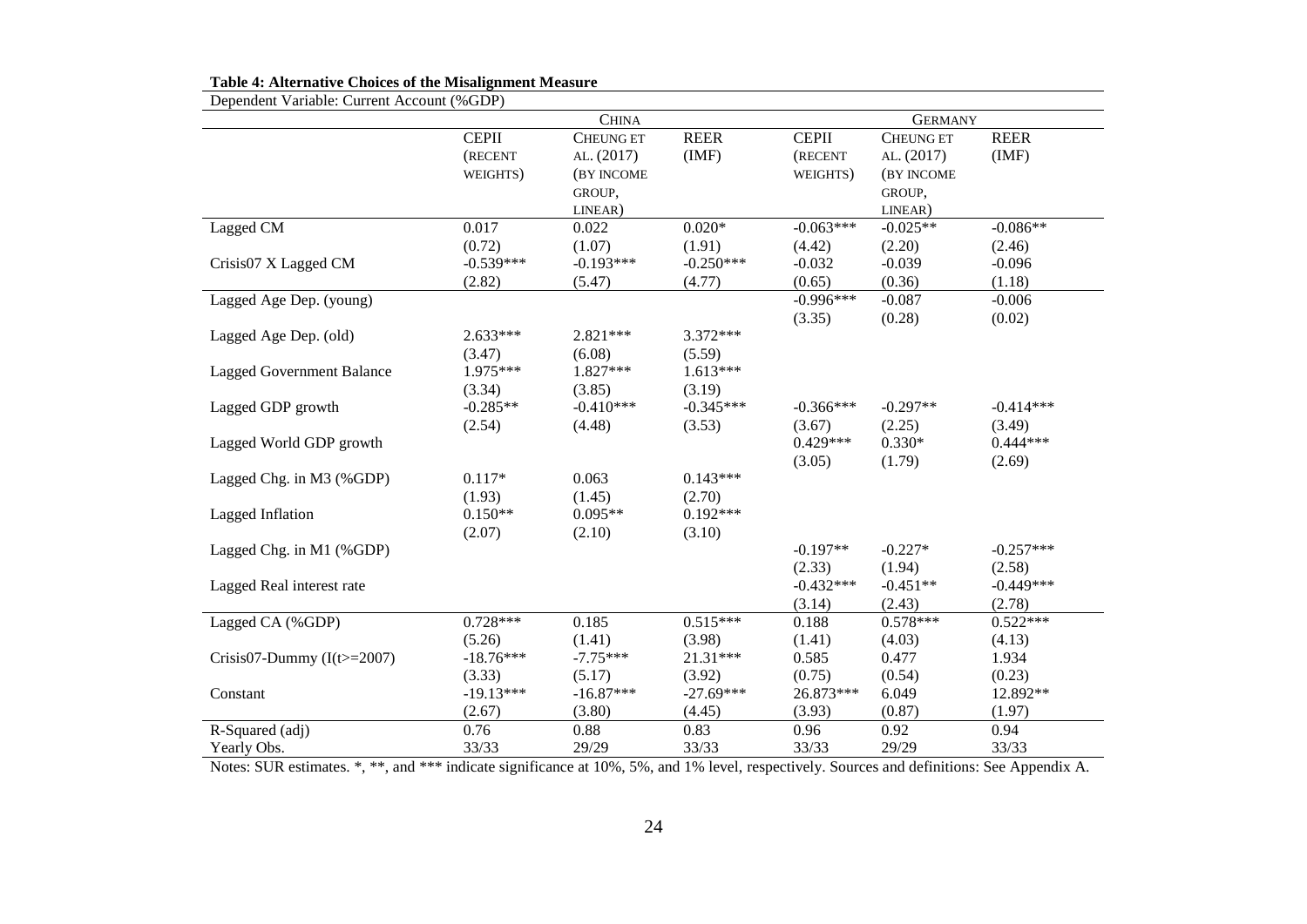**Table 5: Country-specific Determinants**

| Dependent Variable: Current Account (%GDP)    |              |              |                                          |                |             |
|-----------------------------------------------|--------------|--------------|------------------------------------------|----------------|-------------|
|                                               | <b>CHINA</b> |              |                                          | <b>GERMANY</b> |             |
|                                               | (1)          | (2)          |                                          | (3)            | (4)         |
| Lagged CM                                     | $-0.008$     | 0.016        |                                          | $-0.044***$    | $-0.046***$ |
|                                               | (0.36)       | (0.87)       |                                          | (3.76)         | (4.24)      |
| Crisis07 X Lagged CM                          | $-0.543***$  | $-0.430***$  |                                          | $-0.246**$     | $-0.303***$ |
|                                               | (5.66)       | (6.58)       |                                          | (2.28)         | (3.66)      |
| Lagged Age Dep. (young)                       |              |              |                                          | $-0.263$       | $-0.339$    |
|                                               |              |              |                                          | (0.76)         | (1.24)      |
| Lagged Age Dep. (old)                         | $4.664***$   | 3.398***     |                                          |                |             |
|                                               | (5.24)       | (7.43)       |                                          |                |             |
| <b>Lagged Government Balance</b>              | $1.951***$   | $1.663***$   |                                          |                |             |
|                                               | (4.76)       | (4.06)       |                                          |                |             |
| Lagged GDP growth                             | $-0.386***$  | $-0.392***$  |                                          | $-0.396***$    | $-0.417***$ |
|                                               | (4.86)       | (4.94)       |                                          | (4.54)         | (4.92)      |
| Lagged World GDP growth                       |              |              |                                          | $0.282**$      | $0.269**$   |
|                                               |              |              |                                          | (1.99)         | (2.13)      |
| Lagged Chg. in M3 (%GDP)                      | $0.199***$   | $0.145***$   |                                          |                |             |
|                                               | (4.35)       | (3.44)       |                                          |                |             |
| Lagged Inflation                              | $0.245***$   | $0.177***$   |                                          |                |             |
|                                               | (4.19)       | (3.72)       |                                          |                |             |
| Lagged Chg. in M1 (%GDP)                      |              |              |                                          | $-0.192**$     | $-0.225***$ |
|                                               |              |              |                                          | (2.43)         | (3.14)      |
| Lagged Real interest rate                     |              |              |                                          | $-0.190$       | $-0.243*$   |
|                                               |              |              |                                          | (1.25)         | (1.96)      |
| Peg-Dummy (I(t={1991-2005,2009})              | $-1.168*$    | $-1.561***$  | Lagged TARGET2 (%GDP)                    | 0.056          |             |
|                                               | (1.76)       | (2.74)       |                                          | (0.77)         |             |
| Asian Crisis $(I(t=1998))$                    | $-1.419$     |              | Lagged chg. TARGET2 (%GDP)               | $-0.059$       |             |
|                                               | (1.35)       |              |                                          | (1.14)         |             |
| Lagged Financial Liberalization               | $-2.425$     |              | Lagged Relative Misalignment             | $-0.001$       |             |
|                                               | (1.44)       |              |                                          | (0.44)         |             |
| Export rebate "full refund" $(I(t \ge 1988))$ | $-9.466$     |              | Current account balance with the Rest of | $1.037***$     | $0.903***$  |
|                                               | (1.29)       |              | the Euro Area (%GDP)                     | (3.82)         | (4.24)      |
| Lagged CA (%GDP)                              | $0.494***$   | $0.538***$   |                                          | 0.187          | 0.220       |
|                                               | (4.30)       | (4.79)       |                                          | (1.30)         | (1.61)      |
| Crisis07-Dummy $(I(t)=2007)$                  | $-12.321***$ | $-10.182***$ |                                          | 0.916          | 0.502       |
|                                               | (6.95)       | (7.70)       |                                          | (0.74)         | (0.52)      |
| Constant                                      | $-32.960***$ | $-24.135***$ |                                          | 26.236***      | 25.461***   |
|                                               | (4.91)       | (5.88)       |                                          | (3.04)         | (3.70)      |
| R-Squared (adj)                               | 0.91         | 0.88         |                                          | 0.96           | 0.95        |
| Yearly Obs.                                   | 33/33        | 33/33        |                                          | 33/33          | 33/33       |
|                                               |              |              |                                          |                |             |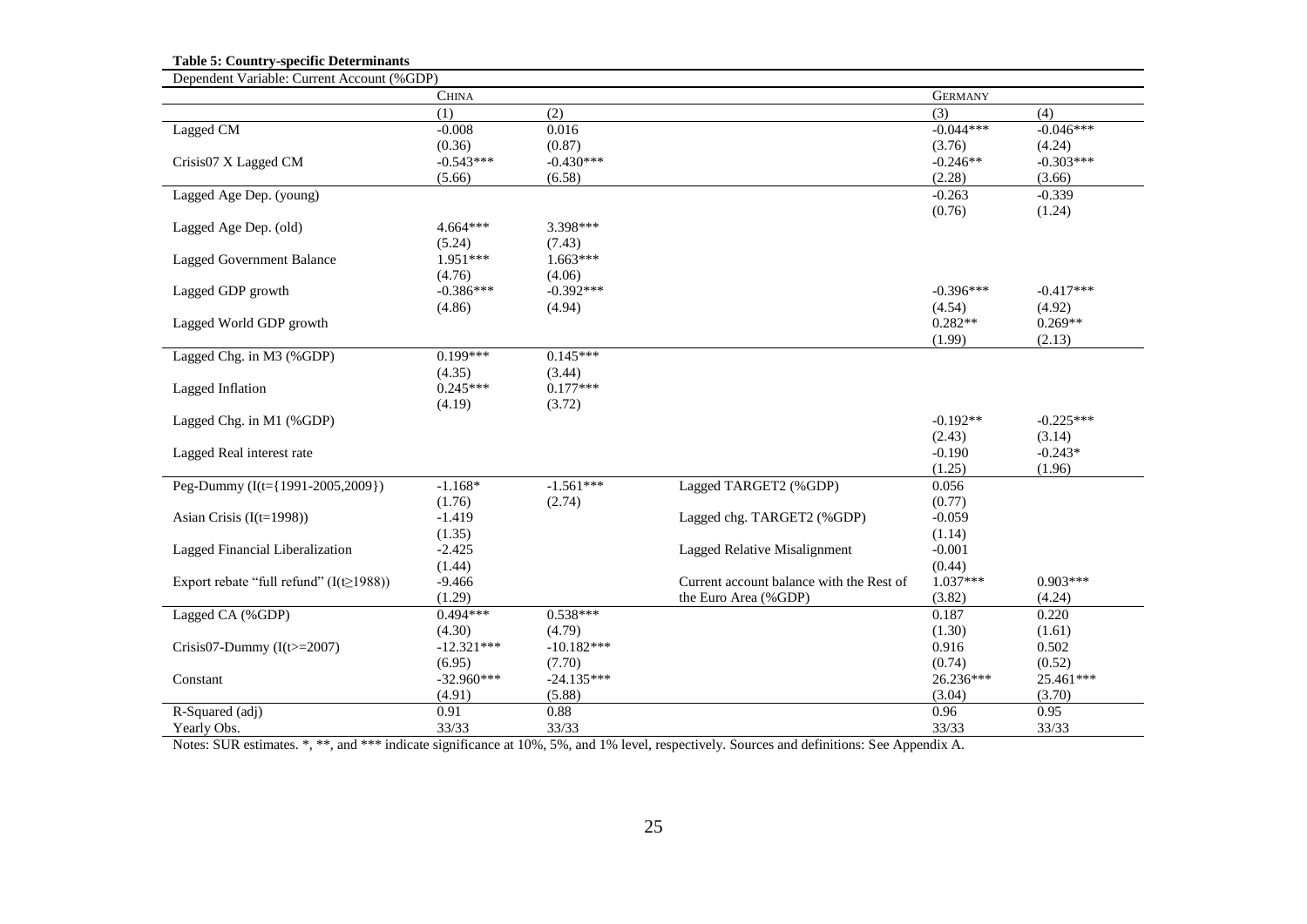**Appendix A: Variable Definitions and Data Sources**

| <b>Current Account</b>          | Current Account Balance as a percentage of nominal GDP. Data source and<br>code: World Bank WDI (BN.CAB.XOKA.GD.ZS).                                                                                                                                                                 |
|---------------------------------|--------------------------------------------------------------------------------------------------------------------------------------------------------------------------------------------------------------------------------------------------------------------------------------|
| Currency Misalignment           | Relative deviation of the real effective exchange rate from its estimated<br>equilibrium value (in %). Positive values indicate overvaluation, negative<br>undervaluation. Data source: CEPII EQCHANGE (broad index with 186<br>trade partners, fixed weights).                      |
| Crisis07                        | A dummy variable capturing the early Global Financial Crisis, given by the<br>indicator function $I(t \ge 2007)$ .                                                                                                                                                                   |
| Age Dependency Ratio            | Age dependency ratio is the proportion of dependents per 100 working-age<br>population. Dependents are either defined as those above 64 years ("old"),<br>below 15 years ("young"), or both ("total"). Data source: World Bank WDI<br>(SP.POP.DPND.OL, SP.POP.DPND.YG, SP.POP.DPND). |
| Asian Crisis (AFC)              | A dummy variable capturing the spill-overs of the Asian financial crisis,<br>given by the indicator function $I(t = 1998)$ .                                                                                                                                                         |
| <b>Broad Money</b> (M3)         | Monetary Aggregate M3, following the IMF's definition, as a percentage<br>of<br>nominal<br>GDP.<br>Data<br>World<br>source:<br>Bank<br><b>WDI</b><br>(FM.LBL.BMNY.GD.ZS).                                                                                                            |
| <b>Current Account</b>          | Germany's current account balance vis-à-vis other euro area countries as a                                                                                                                                                                                                           |
| within the Euro Area            | percentage of nominal GDP. Data source and code: Deutsche Bundesbank<br>(BBFB1.Q.N.DE.I8.S1.S1.T.B. CA. _ Z. _ Z. _ Z. _ T. _ X.N), World Bank WDI<br>(NY.GDP.MKTP.CD).                                                                                                              |
| De facto Openness               | Total trade volume (sum of exports and imports of goods and services) as a<br>percentage of GDP. World Bank WDI (NE.TRD.GNFS.ZS).                                                                                                                                                    |
| Domestic Credit                 | Credit provided to the private sector by financial corporations (incl.<br>monetary authorities) as a percentage of nominal GDP. Data source and<br>code: World Bank WDI (FS.AST.PRVT.GD.ZS).                                                                                         |
| <b>Export Rebate</b>            | A dummy variable, given by the indicator function $I(t \ge 1988)$ . China<br>switched its export tax rebate policy in 1988 to "full refund" principle.                                                                                                                               |
| <b>Financial Liberalization</b> | Index of de-jure capital account openness. Larger values indicate more<br>openness. Data source: Chinn & Ito (2006).                                                                                                                                                                 |
| Government Balance              | Net lending $(+)$ / net borrowing $(-)$ of the General Government as a<br>percentage of nominal GDP. Data source and code: IMF WEO<br>Thomson Reuters Datastream (CHGOVBAL,<br>(GGXCNL_NGDP),<br>CHY99BP.A).                                                                         |
| <b>GDP</b> Growth               | Gross domestic product at market prices (annual percentage change). Data<br>source and code: World Bank WDI (NY.GDP.MKTP.KD.ZG).                                                                                                                                                     |
| Inflation                       | Annual percentage growth of consumer prices Data source and code: World<br>Bank WDI (FP.CPI.TOTL.ZG), IMF WEO (PCPIPCH).                                                                                                                                                             |
| Narrow Money (M1)               | Monetary Aggregate M1 (for Germany after 1998: Contribution to<br>aggregate M1 of the euro area) as a percentage of nominal GDP. Datastream<br>(BDM1A, CHXMON1, CHY99BP.A), DESTATIS (long series), FRED<br>(MANMM101USA189S, GDPA).                                                 |
| Net Foreign Assets              | Net Foreign Assets as a percentage of GDP [both in measured in US\$]. Data<br>source: Lane and Milesi-Ferretti (2018).                                                                                                                                                               |
| Oil Price                       | Crude Oil-Brent Spot Price FOB U\$/BBL. Data source: Datastream.                                                                                                                                                                                                                     |
| Peg-Dummy                       | A dummy variable capturing the de-facto exchange rate peg of the                                                                                                                                                                                                                     |
|                                 | Renminbi, given by the indicator function $I(t=\{1991-2005,2009\})$ .                                                                                                                                                                                                                |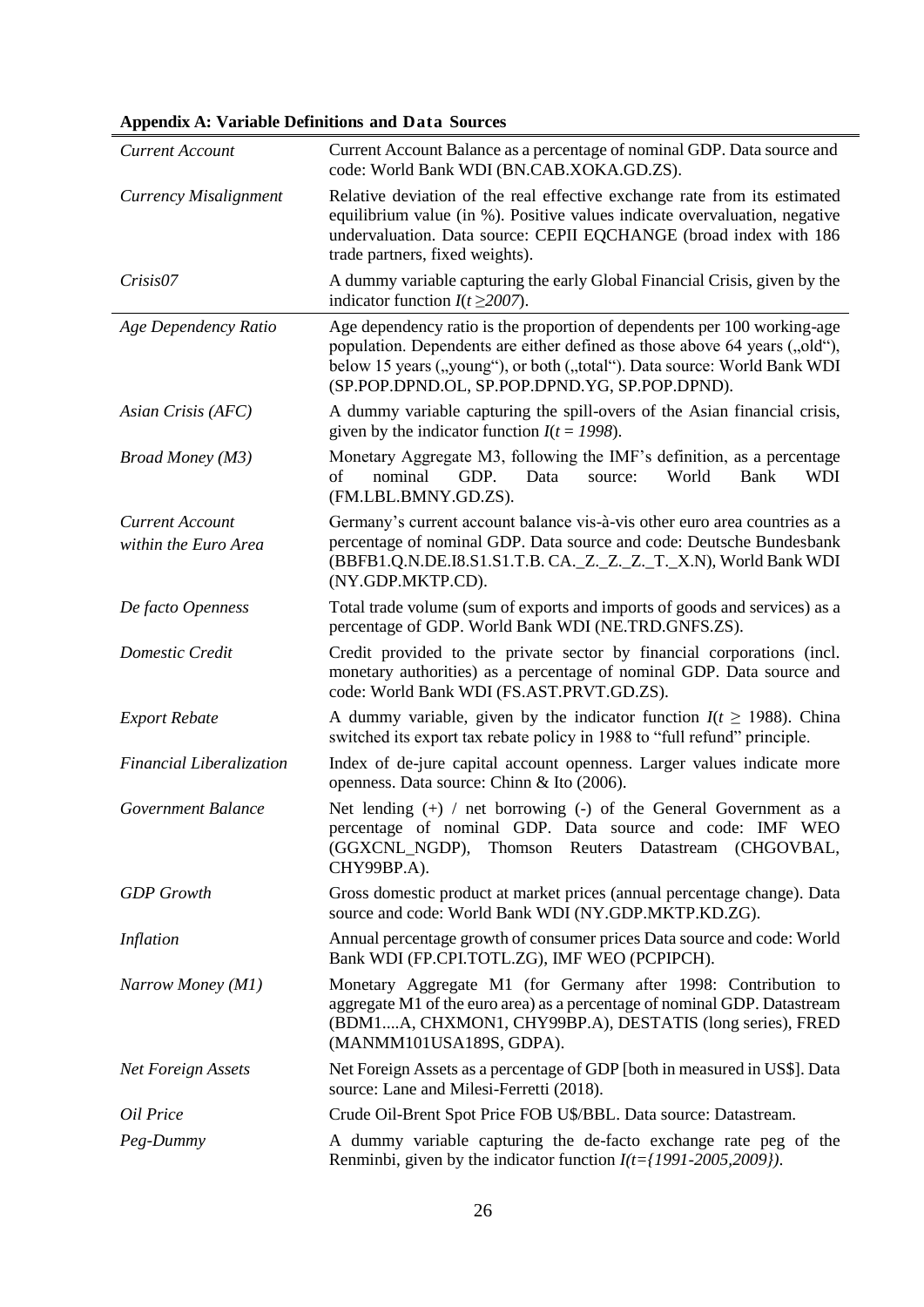| <b>Real Interest Rate</b> | Real interest rate is the lending rate adjusted for inflation (measured by the<br>GDP deflator). For China, the lending rate is defined as the rate on working<br>capital loans of a one-year maturity. Prior to 1989, however, the rate on<br>working capital loans to state industrial enterprises are reported. For<br>Germany, it is the interest rate on current-account credits of less than five<br>hundred thousand euro (overnight). Data source and code: World Bank<br>WDI (FR.INR.RINR). |
|---------------------------|------------------------------------------------------------------------------------------------------------------------------------------------------------------------------------------------------------------------------------------------------------------------------------------------------------------------------------------------------------------------------------------------------------------------------------------------------------------------------------------------------|
| <b>REER</b>               | Real effective exchange rate index $(2010=100)$ . Defined as the nominal<br>effective exchange rate (the value of the currency against a weighted<br>average of several foreign currencies) divided by a price deflator. Data<br>source and code: World Bank WDI (PX.REX.REER).                                                                                                                                                                                                                      |
| Relative misalignment     | Germany currency misalignment (see above) relative to the average<br>currency misalignment of the euro crisis countries, Greece, Ireland, Italy,<br>Portugal, Spain [in %]. Source: Own calculations using data from CEPII<br>EQCHANGE (broad index with 186 trade partners, fixed weights).                                                                                                                                                                                                         |
| Reserves                  | Total official reserves (including gold) in current US\$ as a percentage of<br>GDP. Data<br>and code: World<br>nominal<br>source<br>Bank<br><b>WDI</b><br>(FI.RES.TOTL.CD, NY.GDP.MKTP.CD).                                                                                                                                                                                                                                                                                                          |
| TARGET2                   | Intra-Eurosystem claims (of national central banks against the Eurosystem)<br>as a percentage of nominal GDP. Excluding claims/liabilities from under-<br>/over-issuance of banknotes. Data source: Steinkamp and Westermann<br>(2014) available on http://www.eurocrisismonitor.com, World Bank WDI<br>(NY.GDP.MKTP.CN).                                                                                                                                                                            |
| Tariffs                   | Effectively applied tariff rates for all traded goods. Either as a simple mean<br>tariff or weighted by product import shares. Data source and code: World<br>Bank WDI (TM.TAX.MRCH.SM.AR.ZS, TM.TAX.MRCH.WM.AR.ZS).                                                                                                                                                                                                                                                                                 |
| Terms of Trade            | Terms of trade index (2010=100). Data source and code: Thomson Reuters<br>Datastream (CHXTOT, BDXTOT).                                                                                                                                                                                                                                                                                                                                                                                               |
| WTO accession             | A dummy variable capturing the accession to the World Trade<br>Organization, given by the indicator function $I(t \ge 2001)$ for China and $I(t)$<br>$\geq$ 1995) for Germany.                                                                                                                                                                                                                                                                                                                       |

*Notes:* In the case of non-stationarity of the series, first differences are used in the regression analysis.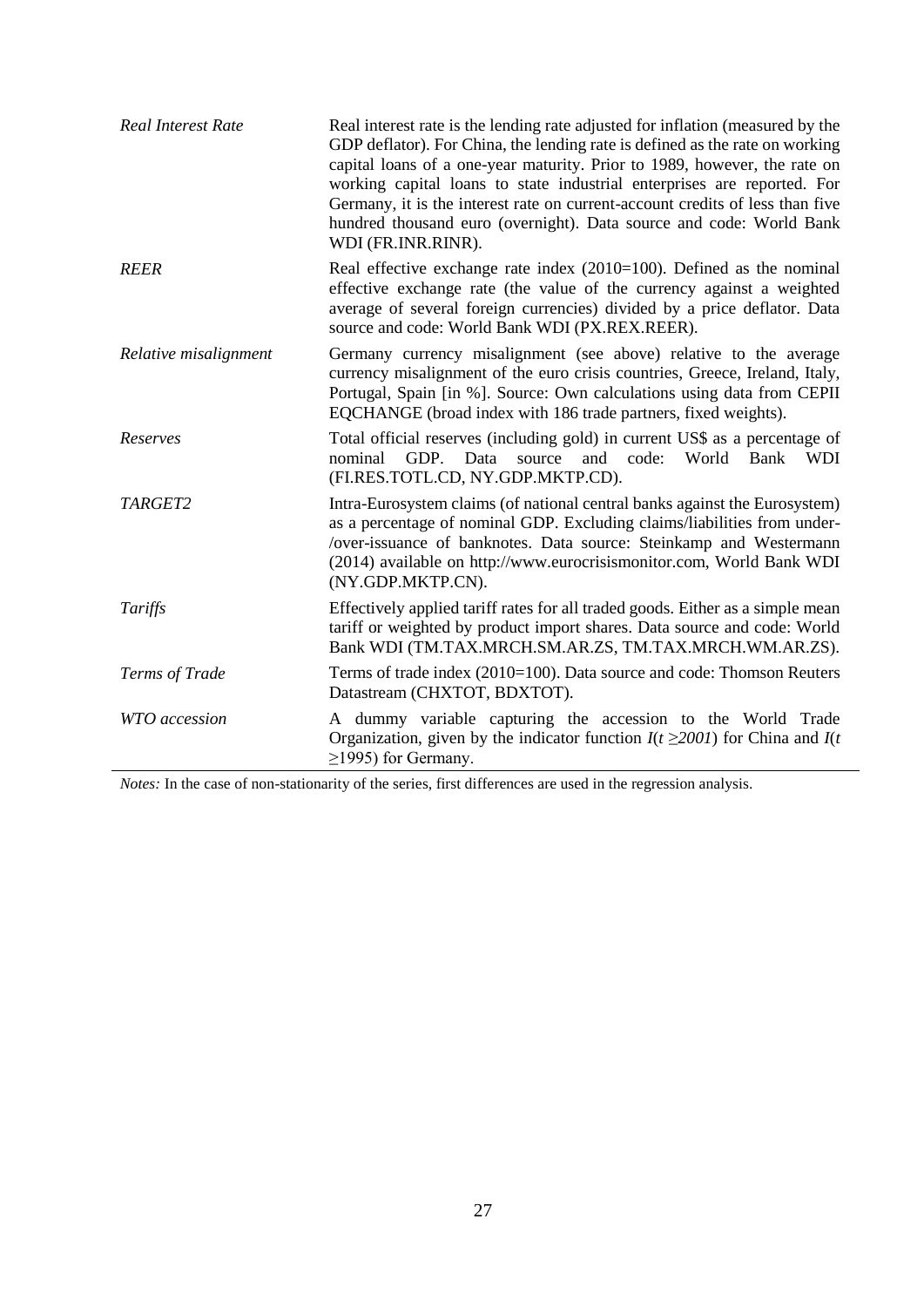

Figure B1: German Current Account Balances against other Euro Area Countries [bn.  $\epsilon$ ]

Note: The graph shows the Germany current account surpluses against the world (solid line) and other member countries of the European Monetary Union (dashed line), 1982-2018, in bn. €. Data Sources: See Appendix A.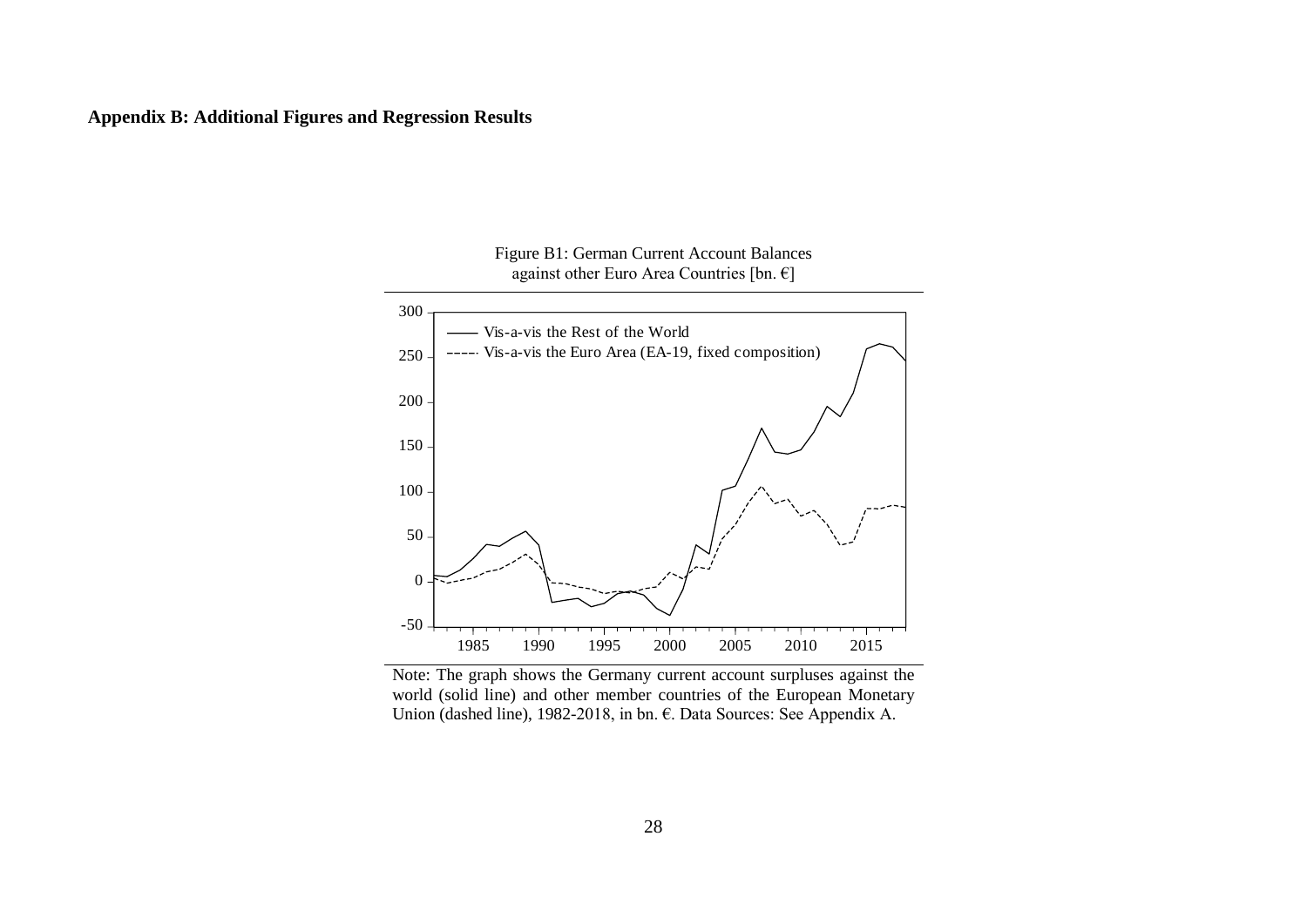| <b>Table B1: Marginal Effects of Tariffs</b> |  |
|----------------------------------------------|--|
|----------------------------------------------|--|

| Dependent Variable: Current Account (%GDP) |              |                |              |                |              |                |
|--------------------------------------------|--------------|----------------|--------------|----------------|--------------|----------------|
|                                            |              | (6A)           |              | (6B)           |              | (6C)           |
| Variables                                  | <b>CHINA</b> | <b>GERMANY</b> | <b>CHINA</b> | <b>GERMANY</b> | <b>CHINA</b> | <b>GERMANY</b> |
| Lagged CM                                  | 0.027        | 0.033          | 0.029        | 0.005          | $0.033*$     | $-0.060***$    |
|                                            | (0.61)       | (0.54)         | (0.66)       | (0.09)         | (1.88)       | (4.14)         |
| Crisis07 X Lagged CM                       | $-0.710***$  | 0.074          | $-0.681***$  | 0.125          | $-0.389***$  | $-0.028$       |
|                                            | (4.96)       | (0.70)         | (5.93)       | (0.93)         | (5.04)       | (0.44)         |
| Lagged Age Dep. (young)                    |              | $-1.692**$     |              | $-2.215*$      |              | $-0.772**$     |
|                                            |              | (2.01)         |              | (1.77)         |              | (2.25)         |
| Lagged Age Dep. (old)                      | 6.991***     |                | 6.911***     |                | 2.981***     |                |
|                                            | (5.67)       |                | (6.44)       |                | (4.99)       |                |
| Lagged Government Balance                  | $2.156***$   |                | $2.103***$   |                | 1.849***     |                |
|                                            | (6.00)       |                | (6.28)       |                | (4.19)       |                |
| Lagged GDP growth                          | $-0.105$     | 0.141          | 0.004        | $-0.019$       | $-0.395***$  | $-0.377***$    |
|                                            | (0.50)       | (0.46)         | (0.03)       | (0.07)         | (4.62)       | (3.41)         |
| Lagged World GDP growth                    |              | $-0.098$       |              | 0.060          |              | $0.383**$      |
|                                            |              | (0.30)         |              | (0.20)         |              | (2.28)         |
| Lagged Chg. in M1 (%GDP)                   |              | $-0.021$       |              | $-0.104$       |              | $-0.240***$    |
|                                            |              | (0.13)         |              | (0.68)         |              | (2.72)         |
| Lagged Chg. in M3 (%GDP)                   | $0.218***$   |                | $0.217***$   |                | $0.144***$   |                |
|                                            | (6.22)       |                | (6.36)       |                | (3.17)       |                |
| Lagged Inflation                           | $0.241***$   |                | $0.237***$   |                | $0.173***$   |                |
|                                            | (4.16)       |                | (4.14)       |                | (3.37)       |                |
| Lagged Real interest rate                  |              | $-0.299$       |              | $-0.327*$      |              | $-0.453***$    |
|                                            |              | (1.62)         |              | (1.79)         |              | (3.16)         |
| Tariffs (simple average)                   | 0.112        | $-0.393$       |              |                |              |                |
|                                            | (1.19)       | (0.71)         |              |                |              |                |
| Tariffs (weighted average)                 |              |                | 0.108        | 0.180          |              |                |
|                                            |              |                | (1.33)       | (0.31)         |              |                |
| WTO accession $(I(t)=2001)$                |              |                |              |                | 1.185        |                |
|                                            |              |                |              |                | (1.33)       |                |
| WTO accession $(I(t)=1995)$                |              |                |              |                |              | 0.460          |
|                                            |              |                |              |                |              | (0.88)         |
| Lagged CA (%GDP)                           | $0.373***$   | 0.298          | $0.374***$   | 0.258          | $0.455***$   | $0.284*$       |
|                                            | (3.15)       | (1.47)         | (3.20)       | (1.14)         | (3.86)       | (1.94)         |
| Crisis07-Dummy $(I(t)=2007)$               | $-15.344***$ | $-1.485$       | $-14.973***$ | $-2.388$       | $-8.731***$  | 0.337          |
|                                            | (6.98)       | (0.83)         | (8.10)       | (1.04)         | (6.17)       | (0.35)         |
| Constant                                   | $-64.222***$ | 42.126**       | $-64.170***$ | 52.724**       | $-21.267***$ | 21.831***      |
|                                            | (5.39)       | (2.38)         | (5.91)       | (1.99)         | (4.02)       | (2.75)         |
| R-Squared (adj)                            | 0.94         | 0.96           | 0.94         | 0.96           | 0.87         | 0.96           |
| Yearly Obs.                                | 21/21        | 21/21          | 21/21        | 21/21          | 33/33        | 33/33          |